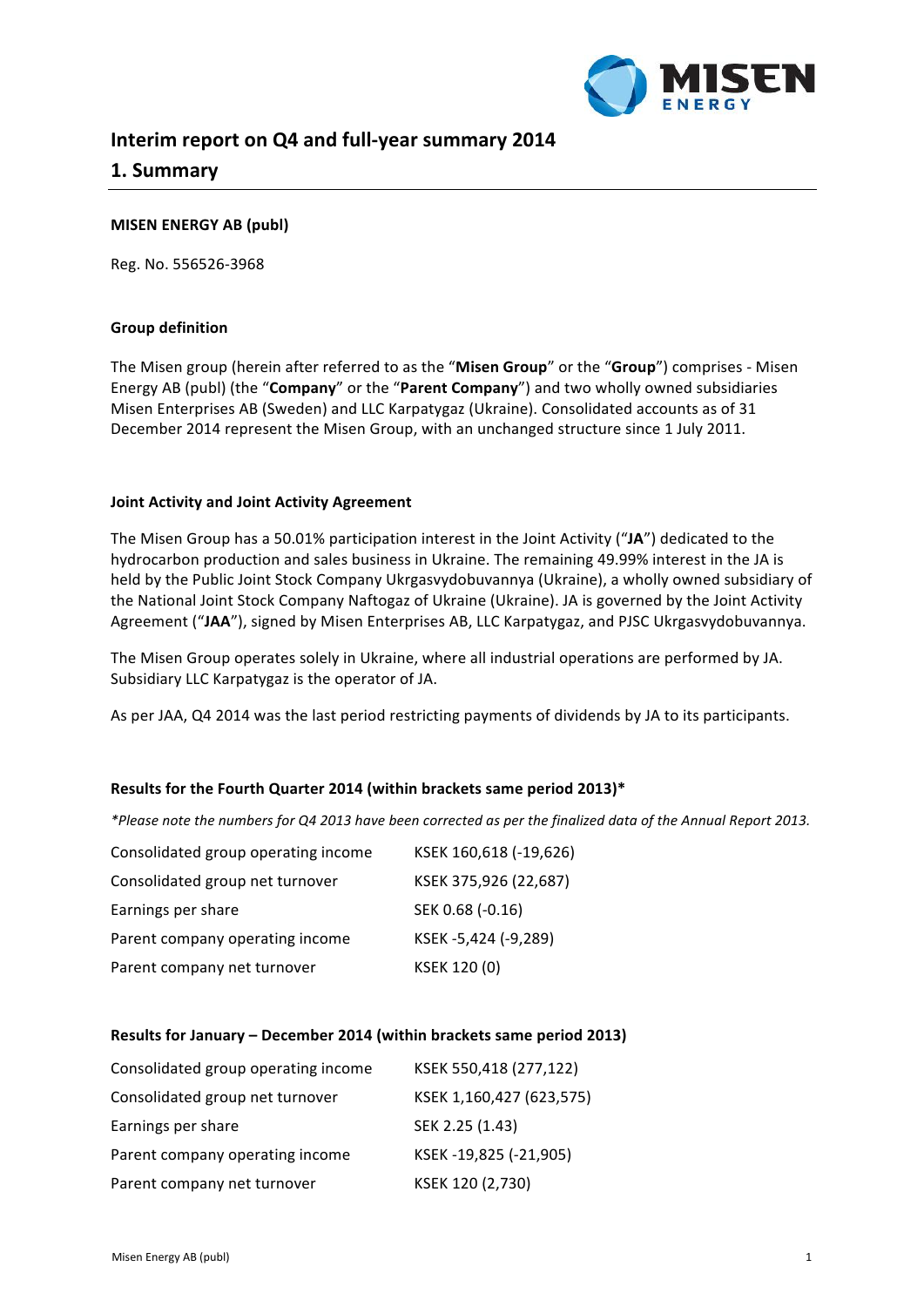# **2. Essential Events During the Period October – December 2014**

## **Gas balance situation**

After a period of eighteen months of challenges with the gas balance, in Q4 2014 the Company and its subsidiaries were successful in addressing and solving the gas balance situation. The JA experienced no problems with being fully included into the gas balancing process during October, November and December. In addition, the Company and its subsidiaries were also successful in negotiating sales of all gas accumulated and stored in the underground storage facilities since early 2013.

During Q4 2014 the JA sold 301.79 million cubic meters ("mmcm") of natural gas. Sales represent production of Q4 2014 and largely include volumes of natural gas lifted from the underground storages. All gas condensate and oil produced during Q4 2014 has been transferred to further processing and subsequent sales.

As of the end of Q4 2014, the total remaining volume of gas available for sales constituted 25.9 mmcm and represented production from the month of December 2014. (*for the latest* developments, see chapter "Essential events after end of the Q4 2014")

By understanding that the gas balancing process in Ukraine is based on monthly cycles of revisions and revaluations, and by assessing the fact that the JA had no issues with the gas balance during October-December 2014, the management concludes that formally the JA has been included into the gas balance for Q4 2014. In addition, there are no signs for this pattern to change for the upcoming months. Hence the situation with being included into the gas balance, when compared to the previous reporting periods, could be valued as positively stable and representing a limited uncertainty for the future business and going concern.

## **Financing from the Fund and Joint Activity Agreement**

During Q4 2014 the Company signed an extension to the financing agreement with the Dutch financing fund (Stichting Bewaarder Pluribus Optimum Fund or the "Fund"). This facility was originally introduced to secure long-term financial requirements for the Company's Swedish operations. Need for extension arose due to the previously suspended investment program, which has delayed the project implementation and the ability to finance the Company from its operations. With amended agreement with the Fund, the Company extends financing of its operations from the borrowed sources for the period till 30 June 2016.

Within the framework of the amended financing agreement, where the Company has been granted an extended financial facility of up to KEUR 8,850 (corresponding to approximately KSEK 83,900), a tranche of KEUR 1,210 (KSEK 11,471) was drawn down during the Q4 2014, mostly to contribute funding to JA as per JAA. Accordingly, the total debt under the financing agreement as of 31 December 2014 constituted KEUR 7,623 (KSEK 72,587).

To further secure Misen Enterprises AB obligation to contribute funding to JA as per JAA, the Company has agreed with the Fund to extend agreement with additional loan facility of up to KUSD 12,516 (KSEK 97,581). To facilitate this, the Company has agreed to increase the pledge in shares of subsidiary Misen Enterprises AB from 10% to 25%. The process of contributing funding to JA was initiated in Q4 2014 and is expected to be finalized during 2015.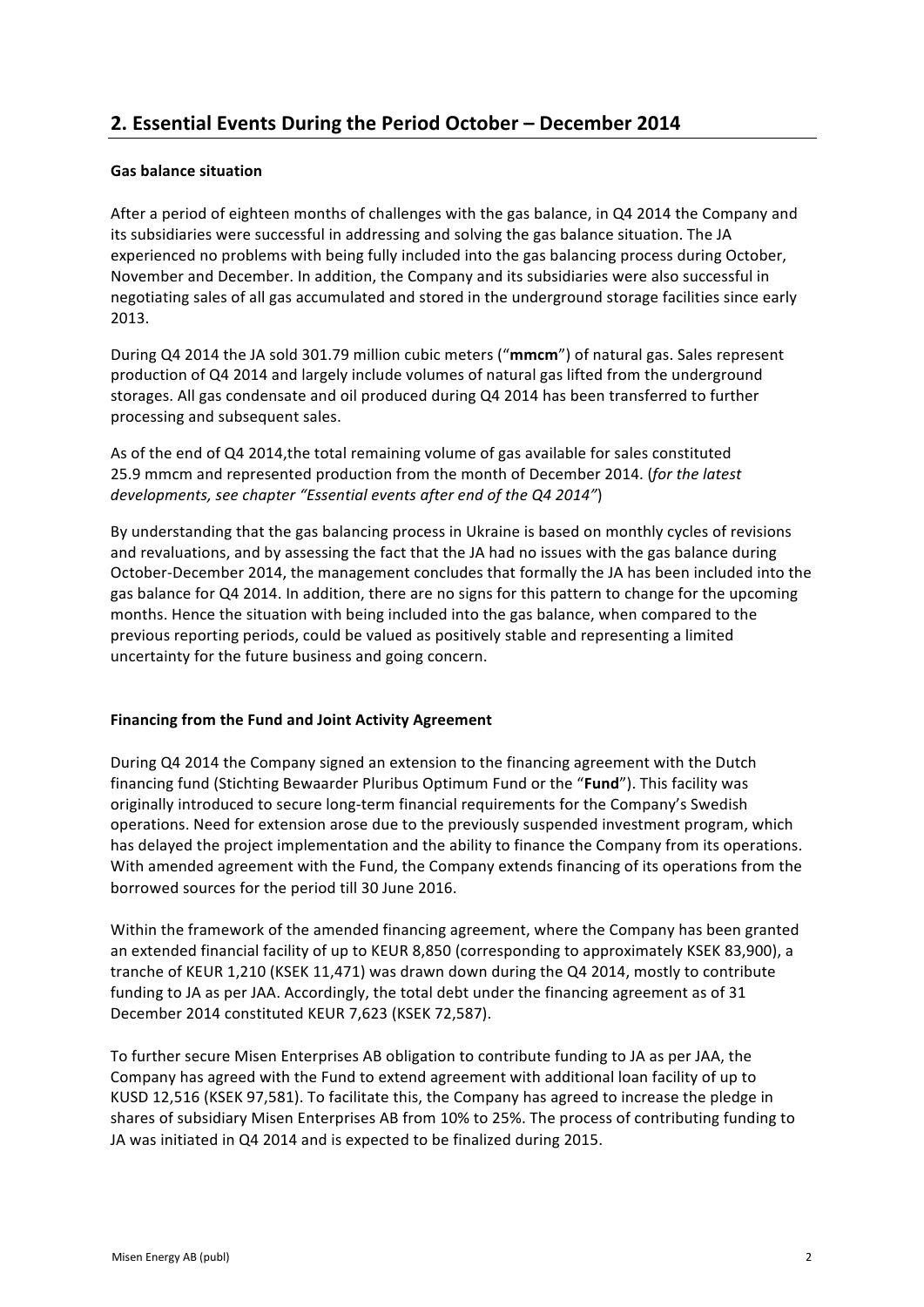Formally, as per the JAA, the Company has failed to comply with the original deadline for contributing funds in full amount to the JA, which was set for 31 December 2014. Notwithstanding this, the Amendment No.6 to the JAA, which was signed on 21 February 2014, provides for an easier procedure for the parties of the JA to agree on terms of the contribution. As of the end of Q4 2014, the Company has been engaged in discussions with the JA partner PJSC Ukrgasvydobuvannya regarding extension of terms of contribution to the JA.

#### **Investment program report**

With the positive developments related to the gas balance and renewed sales taking place, the Company has continued with the investment program during Q4 2014 primarily focusing on completion of construction of Khrestyshchenska Booster Compressor Station ("BCS"). This is the largest single investment project for JA, featuring complex engineering installation of 60 MW compressing power. The project's budget is estimated at around MSEK 700, with 75% of works completed as of the end of Q4 2014.

The Misen Group's capital expenditure in Ukraine related to the JA activity during January-December 2014 amounted to KSEK 209,031 (KSEK 370,668).

## **Production report**

Issues with the gas balance during 2013-2014 have forced the JA to adjust the investment program during 2014. The Company prioritized continuation of construction of BCS. Progress on well workovers has been suspended and certain number of wells has been under-serviced during 2014. This has led to non-growing or even decreasing productivity of certain product categories when compared to the previous reporting periods. With the gas balance situation being resolved, the JA has continuing with its investment program during Q4 2014.

The table below sets forth the *average daily production* indicators *during the specified period (Please note, in previous reports the average daily production was presented for the end of reported period and was not indicative as average for the whole reported period):* 

|                       | Q4 2014 | Q4 2013 |  |
|-----------------------|---------|---------|--|
| Natural Gas (mmcm)    | 1.71    | 1.98    |  |
| Gas Condensate (tons) | 77.87   | 96.40   |  |
| Oil (tons)            | 37.48   | 81.97   |  |

The table below sets forth the *accumulated production* indicators for the specified period:

|                         | 04 2014 | Q4 2013 |  |
|-------------------------|---------|---------|--|
| Natural Gas (mmcm)      | 156.9   | 182.5   |  |
| Gas Condensate (ktons*) | 7.2     | 8.9     |  |
| Oil (ktons)             | 3.5     | 7.5     |  |
| * thousand tons         |         |         |  |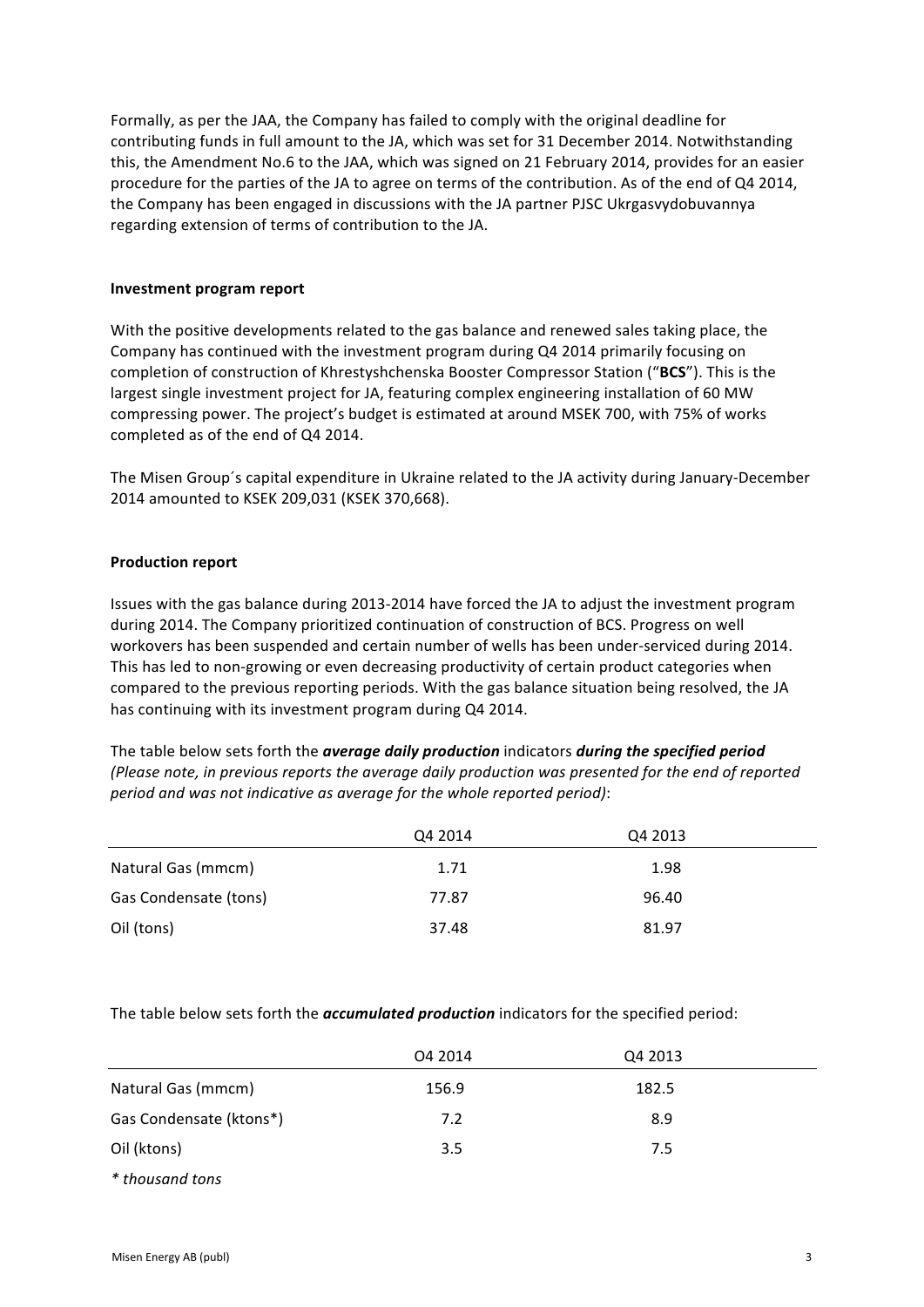|                        | Jan-Dec 2014 | Jan-Dec 2013 |  |
|------------------------|--------------|--------------|--|
| Natural Gas (mmcm)     | 672          | 684          |  |
| Gas Condensate (ktons) | 28.6         | 32.1         |  |
| Oil (ktons)            | 18.8         | 31.8         |  |

The table below sets forth the *accumulated production* indicators for the specified period:

The total production as of inception of the JA in its current form in 2011 has reached 1,848 mmcm.

Since September 2014, the Company has been reporting monthly on production and sales results. Please follow our press releases for up to date information.

## Ukraine adopts resolutions affecting gas sales process

In Q4 2014 Ukraine passed two resolutions that had a direct effect on sales process of natural gas in the country. Both resolutions were presented as temporary measures to be effective only for the heating season of 2014-2015.

The first resolution, No. 596 "On the procedure of procurement of natural gas by industrial, energygenerating and heat-generating enterprises", was passed by the Cabinet of Ministers of Ukraine on 7 November 2014. The resolution directs that as of 1 December 2014 through 28 February 2015 the major industrial, energy-generating and heat-generating enterprises shall carry out the purchase of natural gas only from NJSC "Naftogaz of Ukraine".

The resolution has been seen as controversial and conflicting with a range of existing laws and applicable regulations. It was criticized by the European Energy Community and has been challenged in Ukrainian courts by the local gas producers.

During Q4 2014 the Company had a limited impact from this resolution due to a historically different construct of sales channels employed by JA. As a result of earlier encountered challenges with the gas balance, JA's trade partners constitute mostly companies outside the ones specified in the resolution No. 596.

The second resolution passed by the National Security and Defense Council of Ukraine and signed by the President of Ukraine by Order No.876/2014 on 14 November 2014 has ordered the Cabinet of Ministers of Ukraine to secure that all domestic production of natural gas is being directed to meet the needs of the population, housing and communal services during the heating season 2014-2015.

As it has been described in earlier reports, the price of gas sold to the population is significantly lower than the commercial market price. The resolution has been addressed to the executive branch of the Cabinet of Ministers, which on its part had to present an order for resolution implementation.

As of the end of Q4 2014 no such order has been set and the Company has not been affected by this resolution.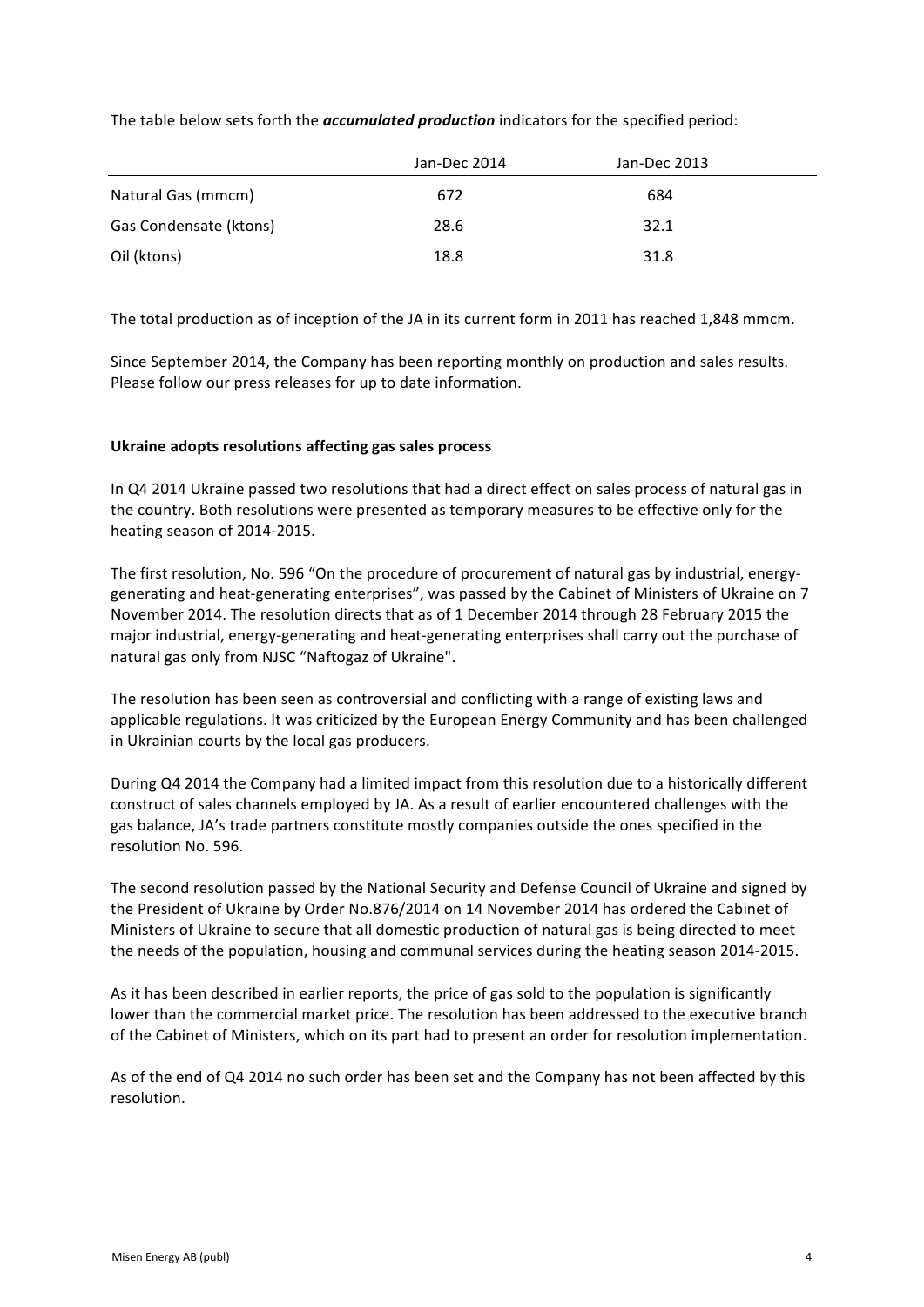## **Exchange rate risks**

Due to the political instability in Ukraine the rate for UAH towards SEK has decreased from 0.7718 on 31 December 2013 to 0.4844 on 31 December 2014, or -37.2%. Since the Misen Group's operations and net assets are almost entirely located in Ukraine this has caused a negative effect on the Group's equity, decreasing it by KSEK -293,834.

Effect from the currency depreciation on the Group's cash flow and income is moderate and is mostly related to delayed payments that provide for time windows for the negative exchange rate fluctuation. The sales prices of traded products are linked to the import prices in USD (natural gas prices are linked to the import prices of gas from Gazprom and EU) and the prices for oil and gas condensate are linked to the crude oil prices traded on recognized international exchanges. At the same time most of the Group's expenses are subsoil use charges, which are also directly linked to the gas and oil prices in USD. As for the rest of the costs, they are likely to increase in line with the prices in USD, due to the common practice in Ukraine to tie major costs to the hard currencies like USD and EUR, hence currency fluctuations should be offset. The Company will continue monitoring the situation and will inform the market accordingly.

## **Country and political risks**

Ukraine has undergone a profound political and social change. The value of the Misen Group assets may be affected by uncertainties such as political or diplomatic developments, social or religious instability, changes in government policies, taxation and interest rates, restrictions on currency repatriation and other political and economic development of laws and rules in Ukraine. These risks relate in particular to expropriation, nationalisation, confiscation of assets and legislative changes concerning the level of foreign ownership.

The Company is greatly concerned with events unfolding in the eastern territories of Ukraine. At present the Company is experiencing a range of negative impacts observed on the Misen Group level as described in previous chapters. The major concern is in regards to the projects developed in the eastern part of Ukraine. All but one project of JA is located outside these regions. The project located in the Luhansk region is Markivska BCS. This is the smallest installation planned by the Company as part of the JA investment program. Markivska BCS is projected to be of 0.298 MW power what is more than twenty times less than the capacity of successfully operating Yuliyivska BCS that was launched in 2012.

As of Q4 2014, the JA has invested KUSD 2,062 (KSEK 17,150) into the development of Markivska BCS (as per historic exchange rates), what constitutes about 75% of all planned works on this project. As of the end of Q4 2014 all works at Markivska BCS have been suspended and all physical personnel has been removed from the site.

Investment into Markivska BCS has been written-down, decreasing the Groups' operating income with KSEK 5,080, what represents 50.01% of the total investment at adjusted exchange rate as per the end of Q4 2014.

The Company continues monitoring the situation.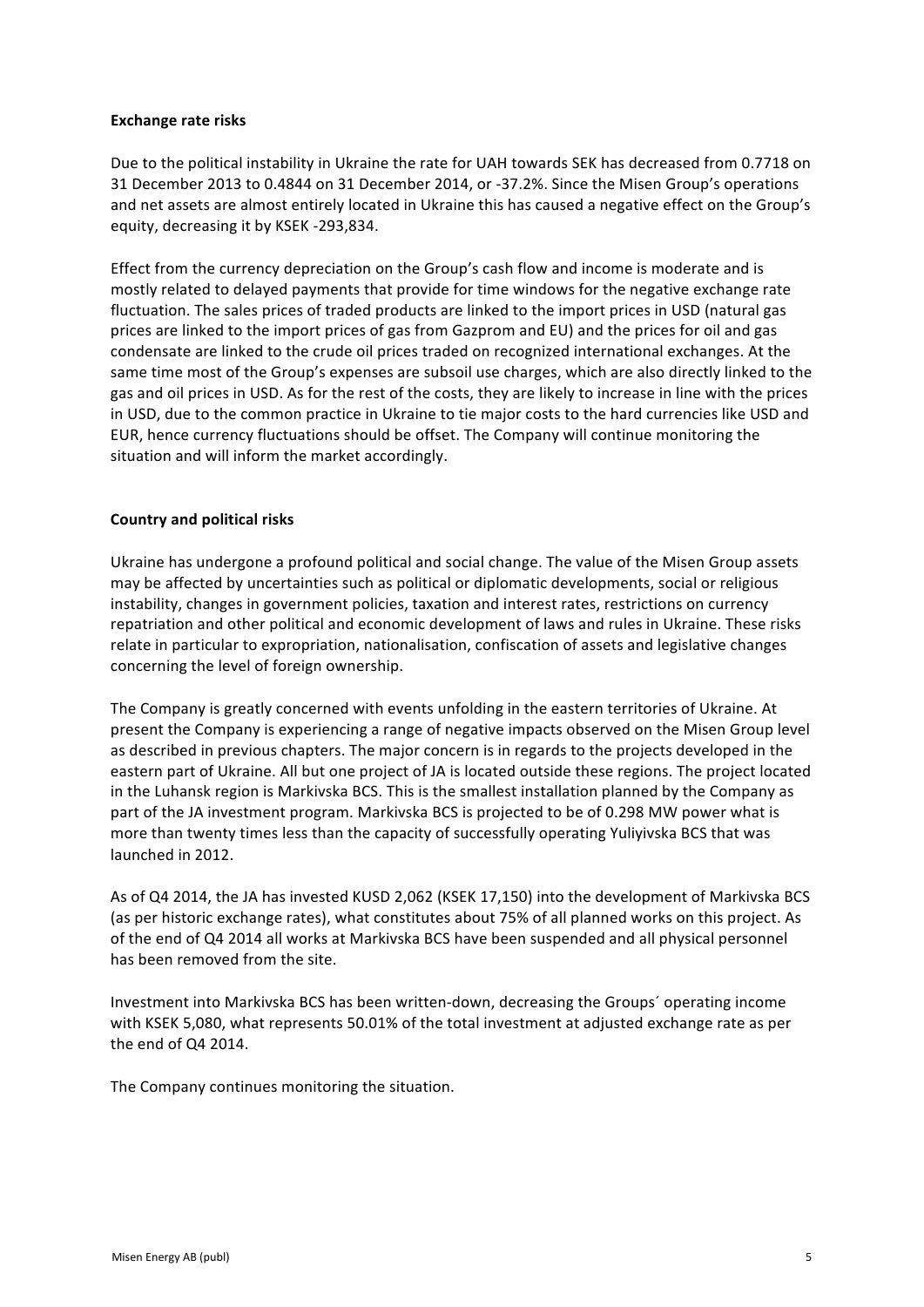## **Changes of the Board of Directors**

On 27 November 2014, following on the previously announced intentions to step down, Mr. Tore I. Sandvold, Chairman of the Board of Directors of the Company submitted to the Board his formal resignation. Mr. Sergiy Petukhov submitted his resignation as well. Both resignations were effective as of 27 November 2014 and the board elected Dr. Andrius Smaliukas as the Chairman of the Board of Directors to serve until the next annual general meeting of shareholders. Both resigning members also resigned from the Remuneration and Audit committees respectively.

On 11 December 2014, Mr. Knud Nørve, member of the Board of Directors submitted to the Board his formal resignation. The resignation was effective as of 11 December 2014. Mr. Knud Nørve also resigned from the Audit committee.

## **Entering into JAA No. 493**

As of February 2014 the Company's subsidiary LLC Karpatygaz has entered as a third participant and operator into JAA No.493 between LLC Naukovo-vyrobnycha firma Tekhproekt ("Tekhproekt") and the PJSC Ukrgasvydobuvannya. This JAA is similar to the original JAA, but the scale of operations is significantly lower.

As per JAA No. 493, participants have agreed to combine their contributions and perform the joint investment and production activities with the objective of stabilization of hydrocarbons extraction on 24 wells located in 10 fields. The works shall include capital repairs of these wells, preparation and development of programs for increase of efficiency of production layers and productivity of fields, extraction and sale of hydrocarbons.

PJSC Ukrgasvydobuvannya have agreed to contribute rights to extract hydrocarbons through its wells. Tekhproekt and LLC Karpatygaz will contribute financing according to the Investment program, and LLC Karpatygaz will act as an operator of JA. The agreed investment program prescribes the total contribution from Tekhproekt to JA of KUAH 24,600 (KSEK 6,000) till 31 December 2015, out of which up to KUAH 4,920 (KSEK 1,200) shall be invested by LLC Karpatygaz. Proportions for profit distribution are set as follows: PJSC Ukrgasvydobuvannya - 50%, Tekhproekt - 40%; and LLC Karpatygaz - 10%. The agreement is valid till 2024.

Effects of JAA No. 493 to the Group's results are presented in profit and loss statement and balance sheet that follow in later chapters of this report.

#### **Essential events after end of the Q4 2014**

#### *Gas balance*

The Company continued operating without any issues with the gas balancing process during the beginning of 2015. All of the natural gas produced in January 2015 has been sold and inventories by the end of January 2015 constituted 19.9 mmcm, which is the lowest parameter since early 2013 when the Company started facing challenges with the gas balance.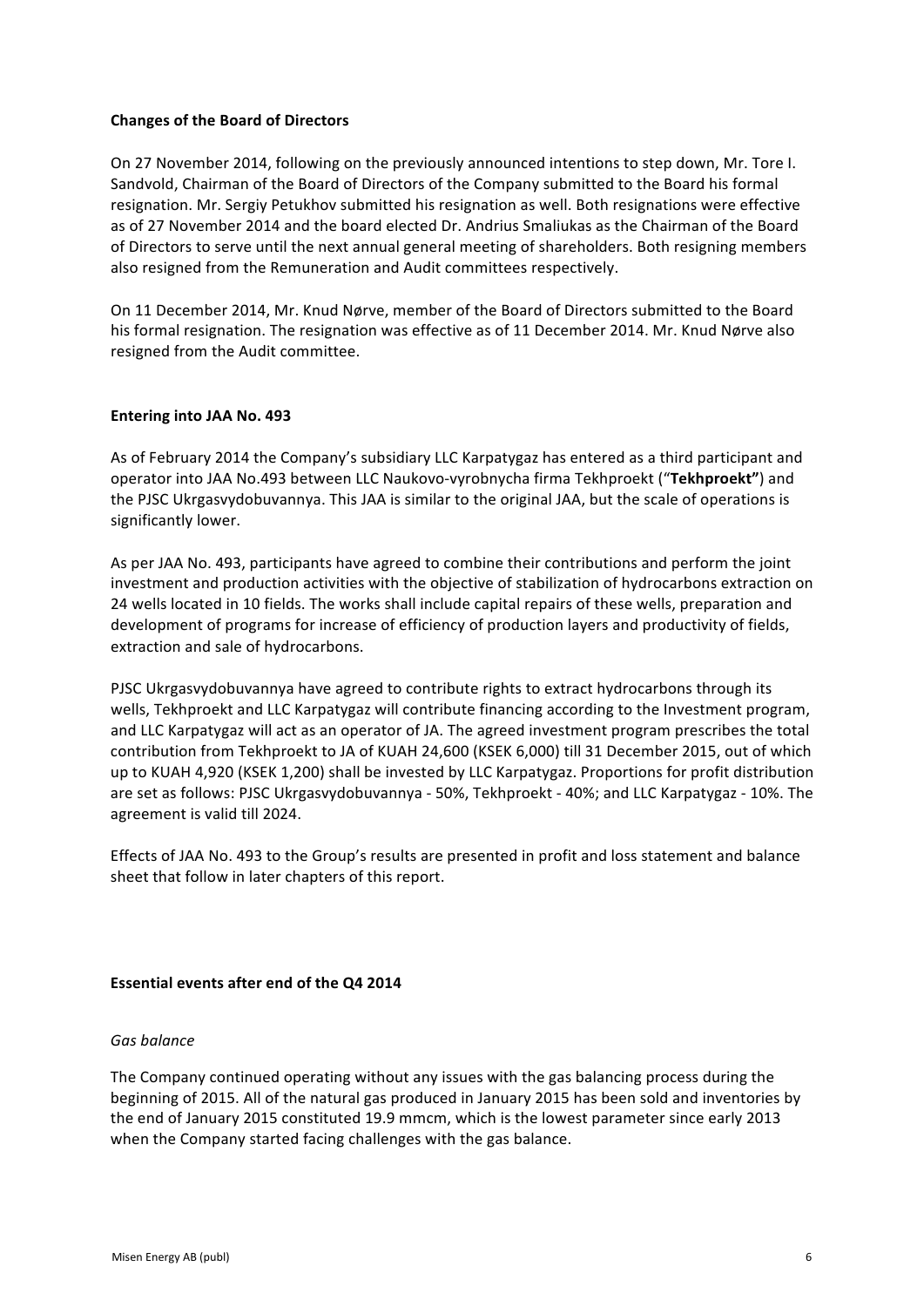## *Cancelled resolutions*

In February 2015 Ukrainian courts have cancelled the previously adopted resolution enforcing purchase of natural gas exclusively via NJSC "Naftogaz of Ukraine". Based on this, the Company identifies market conditions as favorable to facilitate further sales, including unsold produce.

## *Subsoil use charge increase*

In late December 2014 Ukrainian Parliament passed a new tax reform proposed by the Cabinet of Ministers, where among other items, there was introduced a gradual quarterly increase of the subsoil use charge for Joint Activities. The law is effective as of 1 January 2015 whereby the subsoil charge is set at 60%. As of 1 April 2015 the law sets the subsoil charge rate at 65% and as of 1 July 2015 the subsoil use charge is set at 70%.

As it has been reported in Q3 2014 report, the original subsoil charge till August 2014 was 28% and the increase to 55% was presented as a temporary measure valid till the end of 2014.

The Company's year-end result has been affected by these changes as the production of five months of 2014 (August through December) was levied at the increased rate. This will also have a negative effect on the implementation of the JA investment program during 2015. Provided the increase of the subsoil use charge is not reverted, there will be a negative impact to the Company's 2015 year results and will have a negative effect on the implementation of the JA investment program.

## *Increased pledge in subsidiary shares*

Due to the market price of the Company shares staying below the benchmarks agreed with the Fund, as of mid-February 2015 the Company has pledged additional 25% of shares in subsidiary Misen Enterprises AB in favor of the Fund, making the total pledge at 50%.

## *Financing of the Company's Swedish operations*

Due to the restructuring of the loan facility provided by the Fund and in order to avoid possible delays in provision of financing to the Company's Swedish operations, the Fund has advised the Company to engage into a short term financing arrangement with an independent third party. In January 2015 the Company received a short-term loan of KSEK 2,000 from a company Powerful United Ltd ("PUL"). The loan has been arranged in cooperation with the Fund and it has been set via a direct agreement between the subsidiary Misen Enterprises AB and PUL. The loan is considered as an interim solution until the Fund resumes financing under the amended agreements.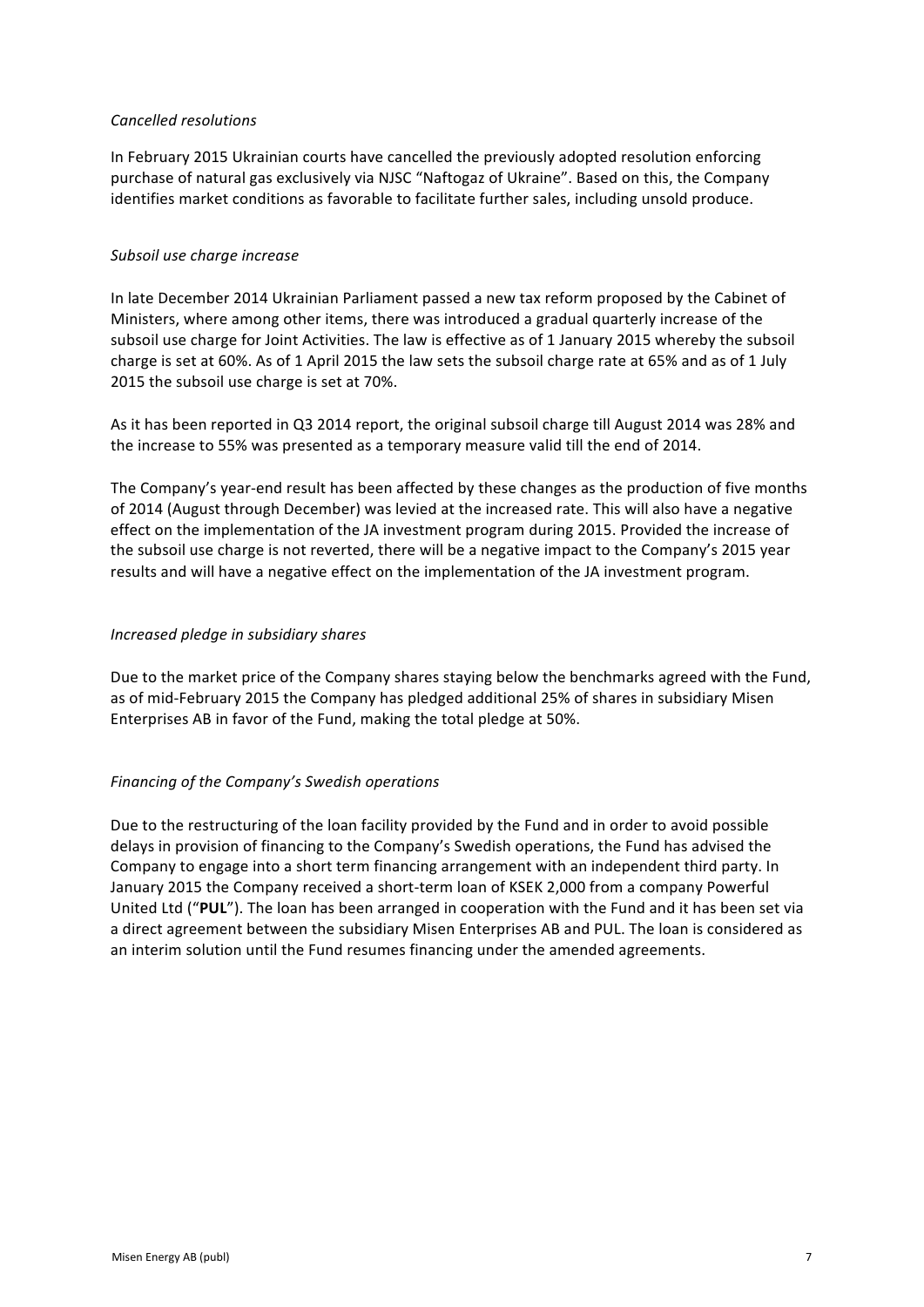# **3. Results – the Misen Group and the Company**

The Misen Group accounted for an operating income of KSEK 160,618 the Q4 2014 as compared to KSEK -19,626 for the same period last year. Profit after financial items for the period was KSEK 125,288, as compared to KSEK -23,797 for the same period last year. The higher result in the quarter is due to the higher sales volume. During the fourth quarter the participation in JAA No. 493 has increased the group operating income with KSEK 2,826.

For the full year 2014 operating income of the Misen Group was KSEK 550,418 (KSEK 277,122) and the Misen Group result after the financial items for the full year was KSEK 414,085 to be compared to KSEK 267,561 for the same period 2013. For the full year 2014 other operating income amounted to KSEK 22,426 (KSEK 5,243), whereas the amount gain on operational exchange rates differences represents KSEK 17,978. For the full year of 2014 other operating cost amounted to KSEK 32,915, of this amount KSEK 28,950 represents provisions for legal cases and settlements, fines and penalties which can be derived from the problems the group has encountered due to late payments when not being included in the gas balance.

During January - December 2014, the JA gas production totaled 672 mmcm (684 mmcm during the same period 2013), generating a turnover of MSEK 2,275 (MSEK 1,236) of which 50.01 % is attributable to the Misen Group's interest in JA.

Loss after the financial items for the Company in Q4 2014 amounted to KSEK -8,451 (KSEK -10,292) and for the full year 2014 was KSEK -26,390 to be compared to KSEK -24,565 for the same period 2013.

Misen Group revenue for Q4 2014 was KSEK 375,926 (KSEK 22,687) and the Company revenue for this period was KSEK 120 (KSEK 0). During January – December 2014, the Misen Group revenue was KSEK 1,160,427 (KSEK 623,575) while the Company revenue in the same period amounted to KSEK 120 (KSEK 2,730).

## **Cash position**

As of 31 December 2014, the cash balance of the Misen Group was KSEK 80,977 (KSEK 949). The cash flow from operations before changes in working capital was KSEK 558,271 in the full year of 2014 (KSEK 217,409). 

## **Capital expenditure**

The Misen Group's capital expenditure on equipment for gas production in Ukraine related to the JA activity January - December 2014 amounted to KSEK 209,031 (KSEK 370,668).

During January - December 2014, capital expenditure orders not yet delivered have been placed at an aggregate value of KSEK 31,106. The capital expenditures are equipment, constructions and constructions in progress for extraction of natural gas. The activities are capital intensive and the level of capital expenditures will be on a continuing high level.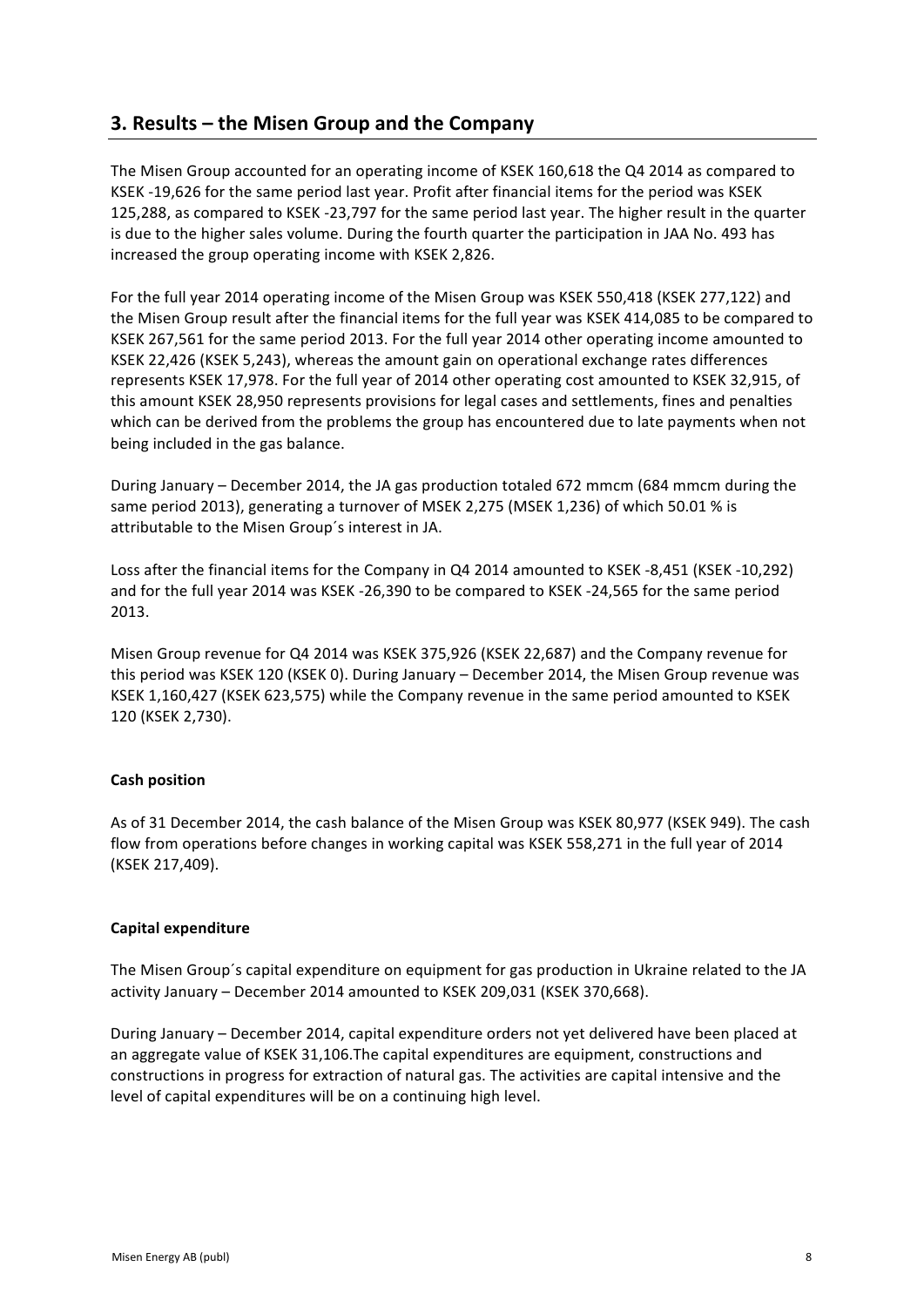## **Expected future development of the Company**

Challenges with the gas balance during 2013-2014 have led to a temporary suspension of the investment program, what resulted in a stagnant and even decreasing production growth during Q4 2014. With the gas balance situation currently being resolved, the operations of the JA are expected to develop in a positive way. Sales of accumulated gas in the underground storages and continuation of investment program are expected to cause a positive impact on the Group's income and cash flow. This however, might be offset by the increase in subsoil charges that could hamper production growth and could have a negative effect on the Group's results. Management is assessing the situation and will report on further developments in upcoming reports.

For details, please refer to descriptions of the gas balance issues in earlier chapters of this report.

## **Environmental impact**

The JA operations have an impact on the environment in Ukraine, which is governed by laws and conventions, which in turn control the JA's operations as regards to the environment. Oil and natural gas operations are subject to extensive regulations with respect to the environment at both international and national levels. Environmental legislation covers the control of water and air pollution, waste, licensing requirements, restrictions on operations in environmentally sensitive and coastal areas. Environmental regulations are expected to become more stringent over time, which will most likely result in increasing costs. The Misen Group meets the environmental requirements in order to maintain existing licenses or obtain new ones.

#### **Accounting principles**

This report is prepared according to the International Financial Reporting Standards (IFRS), as adopted by EU. This report is prepared according to IAS 34 and The Swedish Annual Accounts Act as well as RFR 2, Accounting for legal entities. As of 1 January 2014 the Group adopted a series of new accounting principles (please see the Annual Report 2013, pages 47-48), otherwise the accounting principles for the Misen Group as well as for the Company remain identical to the last annual and quarterly reports. It is important to note that the newly adopted accounting principles including IFRS 11 ("Joint Arrangements") do not have an impact on the financial statements of the Company or the Group. 

## **Financial assets and liabilities**

Booked value of financial assets and liabilities is equal to fair value.

#### **Financial and other risks**

The Misen Group focuses on increasing the local hydrocarbons production in Ukraine by undertaking a large-scale investment program focused on development and modernization of gas production infrastructure. In this activity, the Company works with a complex set of industry-specific risks such as price trends for oil and gas, currency risk and interest rate risks, regulatory matters relating to investigations, processing and environment and uncertainty in the value of the completed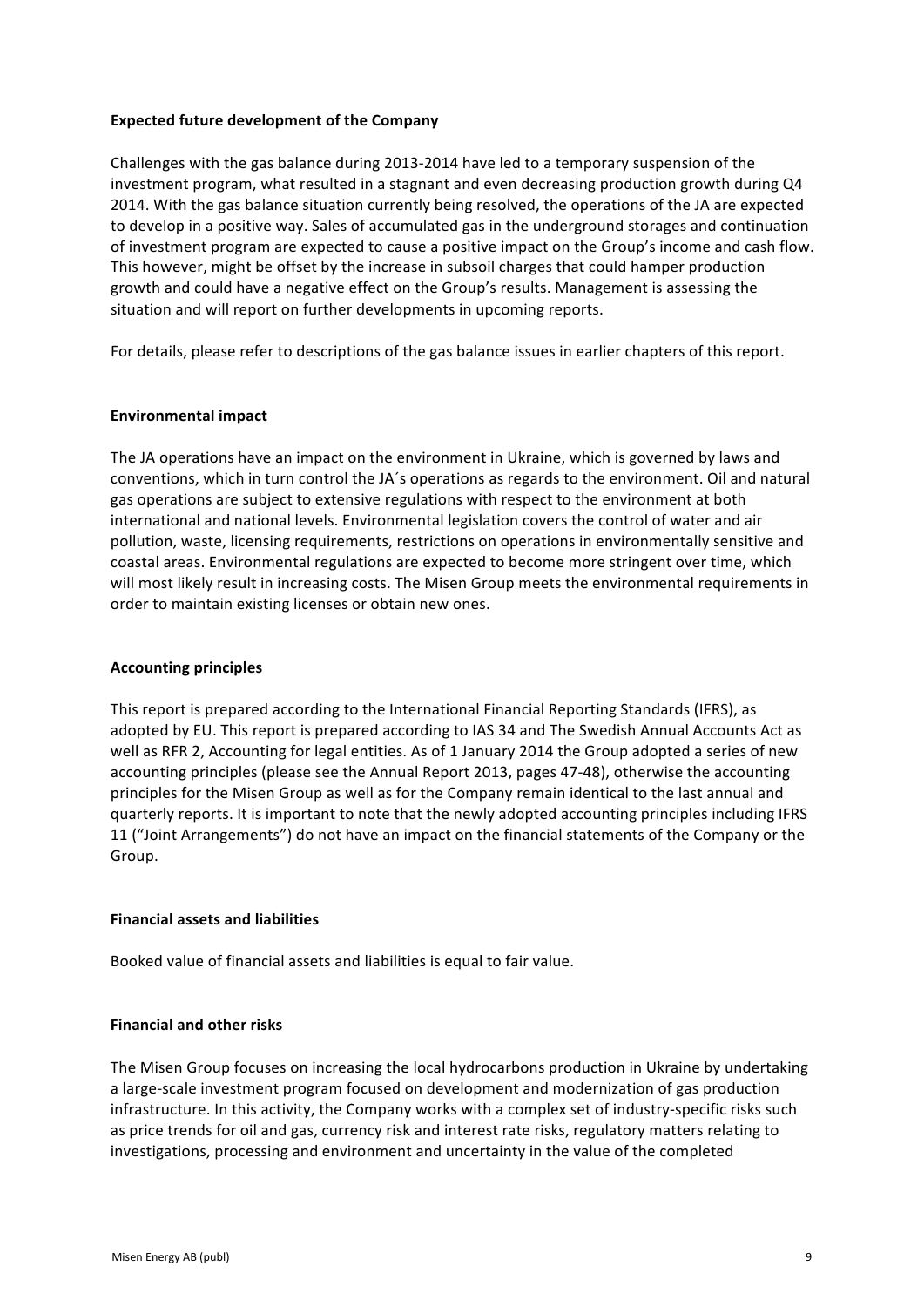exploration work and the subsequent field development. With operations currently focused on production rather than exploration, the risk exposure could be considered as being moderate.

The Company has concluded the previously announced investigation regarding measures required to secure extension of the licenses expiring in 2018. It is not expected that any problems will arise with extending the licenses. Please refer to chapter "License risks" in previously published Q3 2014 report for more detailed description.

The need for funding that may arise in 2015 will be handled through extended credits and, if necessary, adjustments in the investment program (please see chapters above).

Due to the political instability in Ukraine the rate for UAH towards SEK has decreased -37.2% during January - December 2014. Since the Misen Group's operations and net assets are almost entirely located in Ukraine this has caused a negative effect on the Group's equity, decreasing it by KSEK -293,834.

A more in-depth explanation of the different risk exposures in the Company's business is included in the annual report 2013.

#### **First North**

Misen Energy AB (publ) is listed on First North, which is an alternative market place operated by Nasdaq Stockholm First North and the Company adheres to the rules and regulations for First North. The Certified Adviser of the Company is Consensus Asset Management AB.

#### **Sector information - the Misen Group**

The Misen Group operational activities are located in Ukraine. Solely administrative tasks are undertaken in Sweden.

#### **Geographical area**

|                       | 2014 and         | 2013 and         |
|-----------------------|------------------|------------------|
|                       | 31 December 2014 | 31 December 2013 |
| (All amounts in KSEK) |                  |                  |
| Net sales, external:  |                  |                  |
| Sweden                | $- -$            | --               |
| Ukraine               | 1,160,427        | 623,575          |
| Fixed assets:         |                  |                  |
| Sweden                | --               |                  |
| Ukraine               | 726,232          | 904,656          |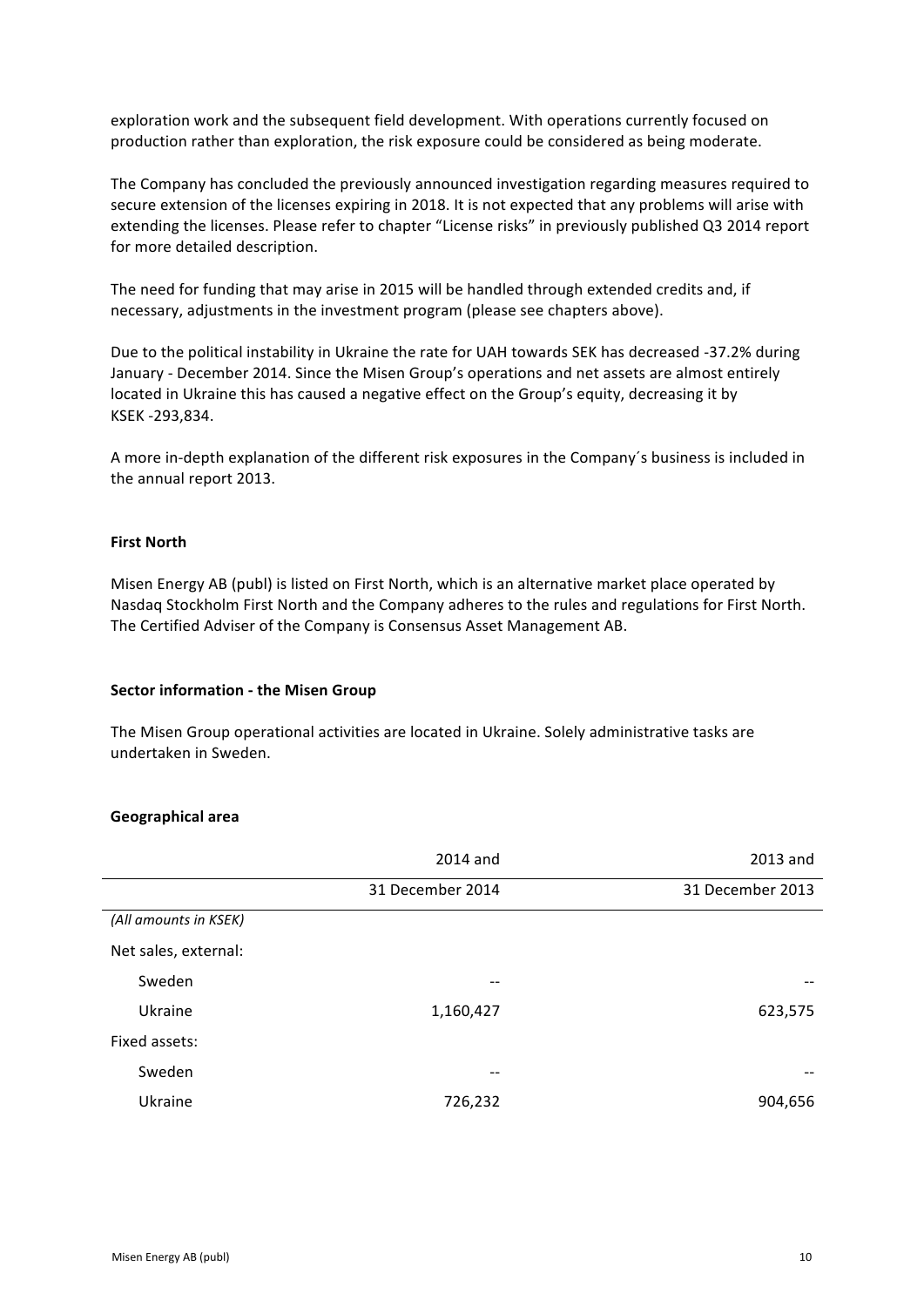# **Transactions with related parties**

|                            | 2014 and         | 2013 and         |
|----------------------------|------------------|------------------|
|                            | 31 December 2014 | 31 December 2013 |
| (All amounts in KSEK)      |                  |                  |
| Ukrgasvydobuvannya:        |                  |                  |
| Sale                       | 41,213           | 164,180          |
| Purchase                   | 164,470          | 179,955          |
| Short-term receivables     | 464              | 2,152            |
| Short-term debts           | 8,852            | 16,824           |
| Management and Board:      |                  |                  |
| Purchase of services       | 6,777            | 2,217            |
| Salaries and remunerations | 3,081            | 4,199            |
| Short-term debts           | 1,271            |                  |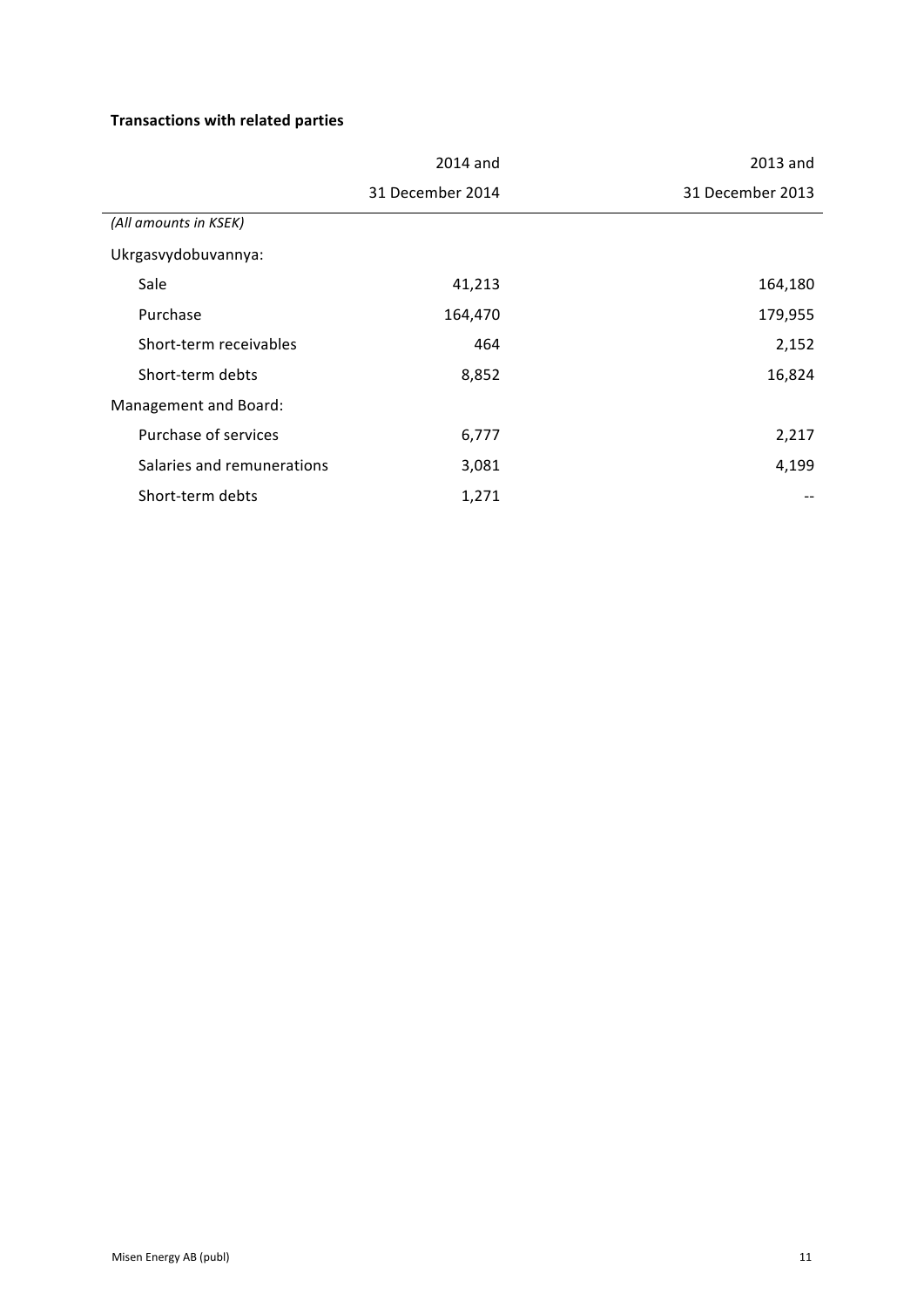## **Publication of the Q4 2014 interim report**

This interim report Q4 2014 is published at the Company's website, www.misenenergy.se, and a printed version can be ordered at info@misenenergy.com.

#### **Dividend**

No dividend is proposed for 2014.

#### **Future reports**

Next report, the annual report 2014, will be launched on 2 April 2015.

The AGM is scheduled to take place on 23 April 2015.

This report has not been subject to review by the Company's auditors.

Stockholm, 27 February 2015

## **Misen Energy AB (publ)**

The Board and Managing Director

For further information, please contact: Göran Wolff, MD

Direct line: +46 31 759 50 72

Mobile: +46 709 45 48 48

E-mail: goran@misenenergy.se

info@misenenergy.se

Misen Energy AB (publ) (formerly Svenska Capital Oil AB (publ)) is a Swedish upstream oil and gas company with operations in Ukraine. The company was founded in 2004 and its shares are since 12 June 2007 traded on Nasdaq Stockholm First North.

In 2011, Misen Energy AB (publ) acquired Misen Enterprises AB and its Ukrainian subsidiary, LLC Karpatygaz, including the rights to 50.01% of the revenue and profit from a gas production project in Ukraine. Under IFRS rules, this transaction is classified as a reverse takeover. In consideration of the acquisition, a new share issue was carried out.

The gas producing assets have been acquired by production cooperation via a joint activity project governed by a Joint Activity Agreement between the wholly-owned direct and indirect subsidiaries of Misen Energy AB (publ), i.e. Misen Enterprises AB and LLC Karpatygaz (together 50.01%) and PJSC Ukrgasvydobuvannya (49.99%), the largest producer of natural gas in Ukraine and subsidiary of the National Joint Stock Company Naftogaz of Ukraine. The value of the assets is estimated to be substantially higher than the purchase price for Misen Enterprises AB.

The purpose of the project is to significantly increase production of gas and oil by providing modern technologies via a large-scale investment program.

The registered office of Misen Energy AB (publ) is in Stockholm and the shares are traded on First North under identification ticker MISE.

The Certified Adviser of the company at Nasdaq Stockholm First North is Consensus Asset Management AB (formerly Thenberg & Kinde Fondkommission AB).

For further information, please visit our website www.misenenergy.se.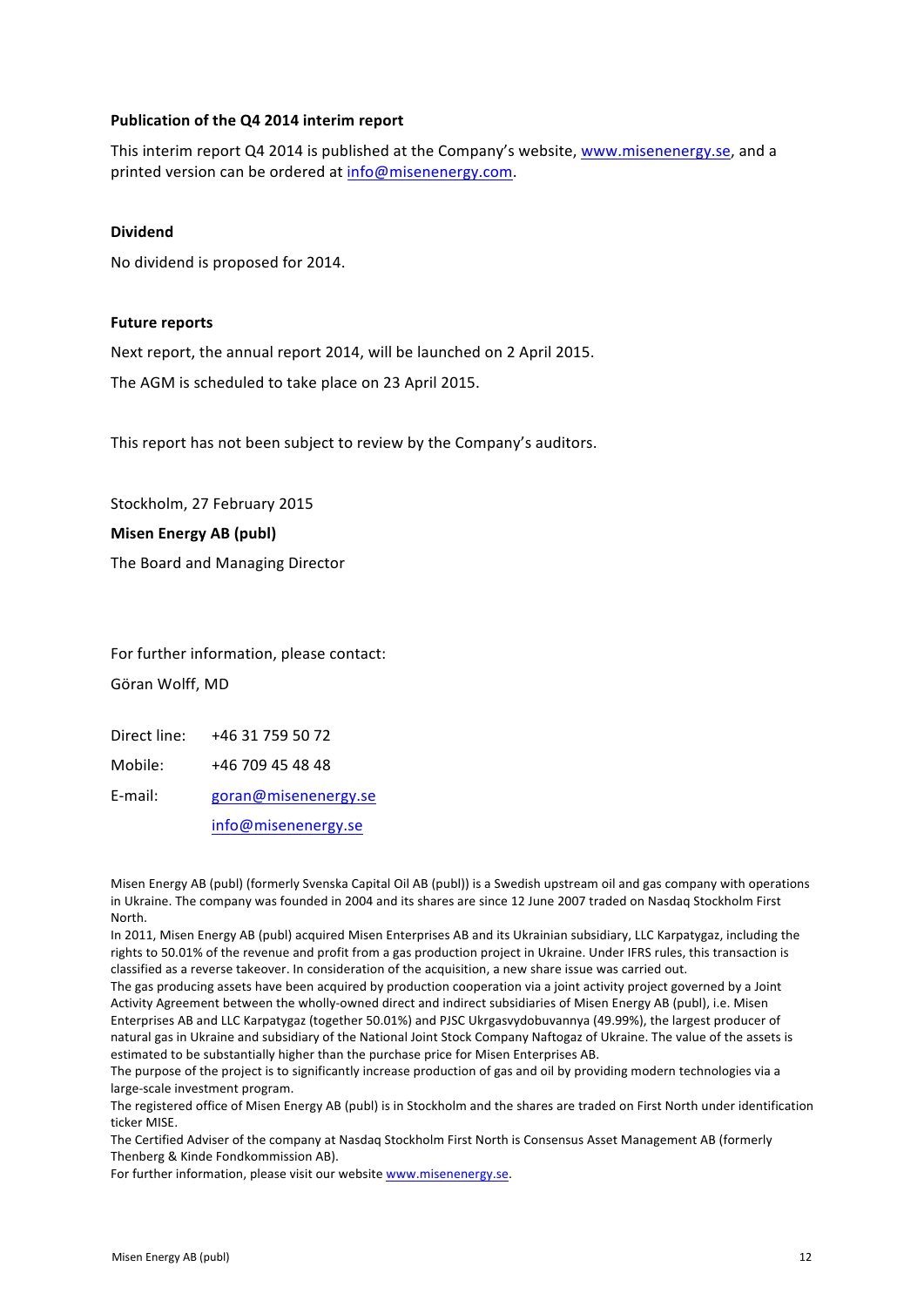#### **CONDENSED INCOME STATEMENT-THE GROUP**

|                                                                             | 1 Oct - 31 Dec | 1 Oct - 31 Dec | 1 Jan - 31 Dec | 1 Jan - 31 Dec |
|-----------------------------------------------------------------------------|----------------|----------------|----------------|----------------|
|                                                                             | 2014           | 2013           | 2014           | 2013           |
| All amounts in KSEK                                                         | 3 months       | 3 months       | 12 months      | 12 months      |
| <b>Operating revenue</b>                                                    |                |                |                |                |
| Net sales                                                                   | 366,895        | 20,526         | 1,138,001      | 618,332        |
| Other operating income                                                      | 9,031          | 2,161          | 22,426         | 5,243          |
|                                                                             | 375,926        | 22,687         | 1,160,427      | 623,575        |
| <b>Operating expenses</b>                                                   |                |                |                |                |
| Other external expenses                                                     | $-199,957$     | $-12,757$      | $-528,122$     | $-283,746$     |
| Personnel expenses                                                          | $-4,597$       | $-5,495$       | $-16,127$      | $-16,536$      |
| Depreciation and amortisation of tangible and intangible fixed assets       | $-13,580$      | $-5,956$       | $-35,671$      | $-25,251$      |
| Result from associated companies                                            | 2,826          |                | 2,826          |                |
| Other operating cost                                                        | 0              | $-18,105$      | $-32,915$      | $-20,920$      |
|                                                                             | $-215,308$     | $-42,313$      | $-610,009$     | $-346,453$     |
| <b>Operating income</b>                                                     | 160,618        | $-19,626$      | 550,418        | 277,122        |
| <b>Financial items</b>                                                      | $-35,330$      | $-4,171$       | $-136,333$     | $-9,561$       |
| Profit/loss after financial items                                           | 125,288        | -23,797        | 414,085        | 267,561        |
| Taxes for the period                                                        | $-26,939$      | 195            | $-87,342$      | $-59,094$      |
| Profit/loss for the period attributable to the parent company               |                |                |                |                |
| shareholders                                                                | 98,349         | $-23,602$      | 326,743        | 208,467        |
|                                                                             |                |                |                |                |
| Statement of comprehensive income - The Group                               |                |                |                |                |
| Net profit for the period                                                   | 98,349         | $-23,602$      | 326,743        | 208,467        |
| Other comprehensive income                                                  |                |                |                |                |
| Items possible for later reclassification in income statement:              |                |                |                |                |
| <b>Translation differences</b>                                              | $-91,735$      | $-3,414$       | $-293,834$     | -23,695        |
| Other comprehensive income for the period, net after taxes                  | $-91,735$      | $-3.414$       | $-293,834$     | $-23,695$      |
| Total comprehensive income for the period                                   | 6,614          | $-27,016$      | 32,909         | 184,772        |
| Net earnings per share, allocated to the share owners in the parent company |                |                |                |                |
| (in SEK per share)                                                          |                |                |                |                |
| Net earnings for the period, before and after dilution                      | 0.68           | $-0.16$        | 2.25           | 1.44           |

Average number of shares for the period was 145,068,222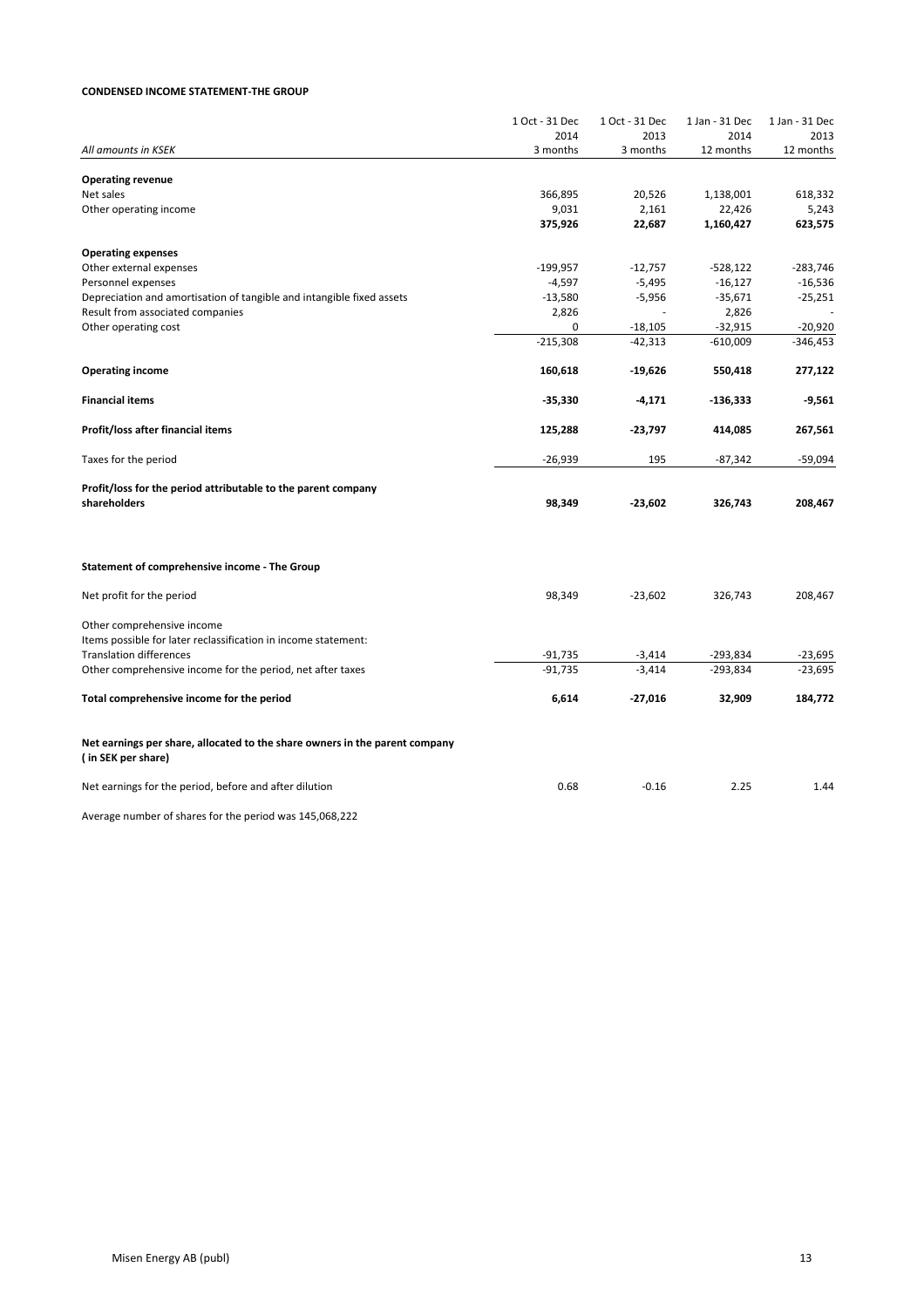## **CONDENSED BALANCE SHEET-THE GROUP**

| All amounts in KSEK                  | 31 Dec 2014       | 31 Dec 2013       |
|--------------------------------------|-------------------|-------------------|
|                                      |                   |                   |
| <b>ASSETS</b>                        |                   |                   |
| <b>Non-current assets</b>            |                   |                   |
| Intangible fixed assets              | 35,115            | 37,684            |
| Tangible fixed assets                | 688,734           | 866,972           |
| Shares in associated companies       | 2,383             |                   |
| <b>Total non-current assets</b>      | 726,232           | 904,656           |
| <b>Current assets</b>                |                   |                   |
| <b>Stock</b>                         | 31,025            | 142,773           |
| Accounts receivable                  | 100,633           | 4,999             |
| Other receivables                    | 36,050            | 37,117            |
| Prepaid expenses and accrued income  | 1,080             | 237               |
|                                      | 168,788           | 185,126           |
| Cash and bank balances               | 80,977            | 949               |
| <b>Total current assets</b>          | 249,765           | 186,075           |
| <b>TOTAL ASSETS</b>                  | 975,997           | 1,090,731         |
|                                      |                   |                   |
| All amounts in KSEK                  | 31 Dec 2014       | 31 Dec 2013       |
| <b>EQUITY AND LIABILITIES</b>        |                   |                   |
| <b>Equity</b>                        | 572,179           | 539,270           |
| <b>Non-current liabilities</b>       |                   |                   |
| Long-term loans                      | 85,132            | 37,502            |
| Deferred tax liability               | 4,327             | 17,011            |
| Other long-term liabilities          | 20,018            | 2,468             |
| <b>Total non-current liabilities</b> | 109,477           | 56,981            |
| <b>Total non-current liabilities</b> |                   |                   |
|                                      |                   |                   |
| Accounts payable                     | 26,204            | 118,034           |
| Tax debts<br>Short-term loans        | 50,442<br>126,776 |                   |
| Other short-term debt to JA          | 42,075            | 255,994<br>37,733 |
| Other short-term debt                | 43,845            | 74,261            |
| Accrued expenses and deferred income | 4,999             | 8,458             |
|                                      |                   |                   |
| <b>Total current liabilities</b>     | 294,341           | 494,480           |
| <b>TOTAL EQUITY AND LIABILITIES</b>  | 975,997           | 1,090,731         |
| Pledged assets                       | 519,735           | 613,592           |
| Contingent liabilities               | 1,643,324         | 4,114,931         |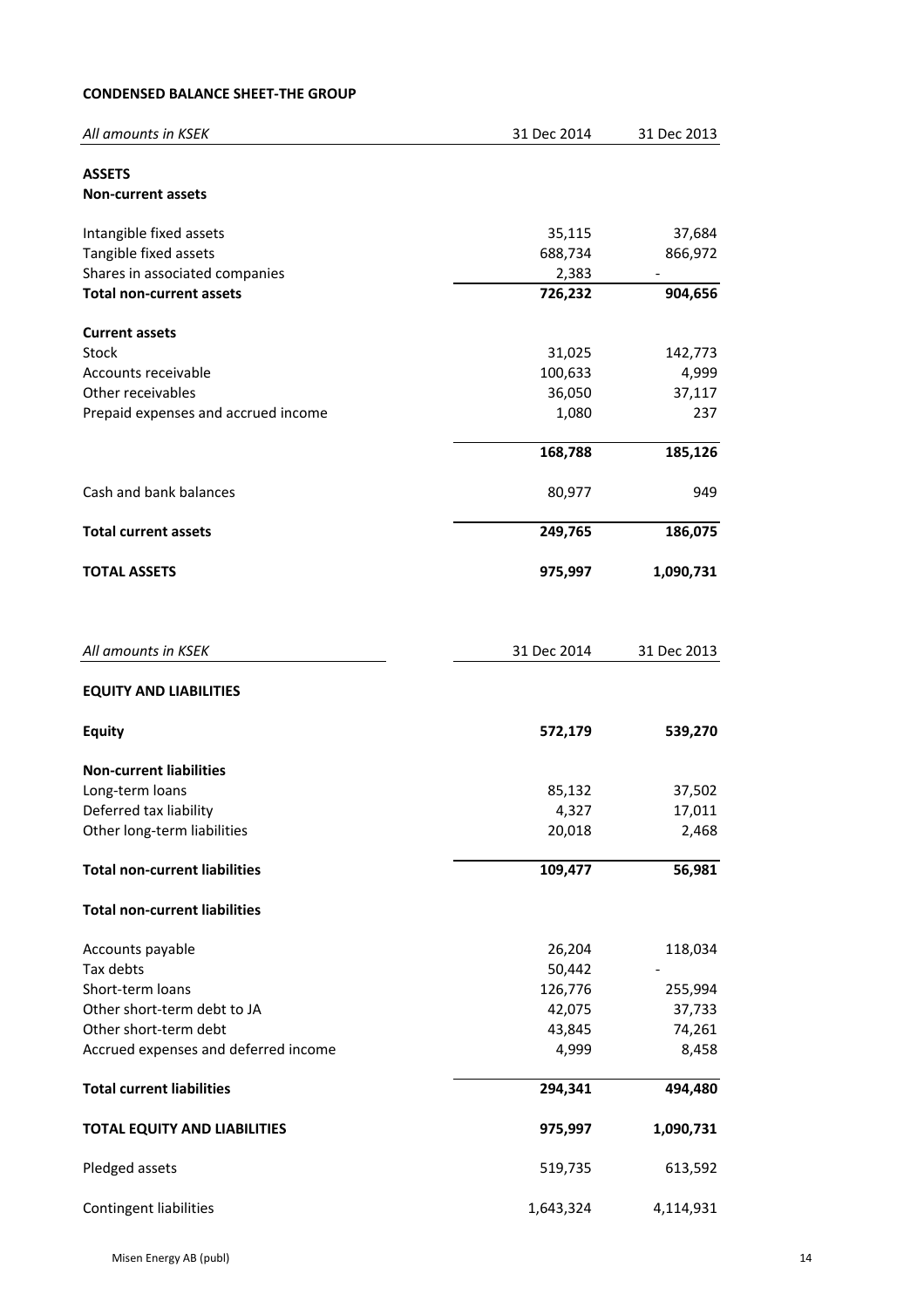#### **CONDENSED STATEMENT OF CHANGES IN EQUITY - THE GROUP**

|                                         |               |                       |                | Retained  |                     |
|-----------------------------------------|---------------|-----------------------|----------------|-----------|---------------------|
| All amounts in KSEK                     | Share capital | Other paid in capital | Other reserves | earnings  | <b>Total equity</b> |
| Equity brought forward 2013-01-01       | 290,136       | $-274,435$            | $-13,087$      | 351,884   | 354,498             |
| Net profit                              |               |                       |                |           |                     |
| Net profit of the period Jan-Sept       |               |                       |                | 232,069   | 232,069             |
| Other comprehensive income              |               |                       |                |           |                     |
| <b>Translation difference</b>           |               |                       | $-20,281$      |           | $-20,281$           |
| <b>Total comprehensive income</b>       | 290,136       | $-274,435$            | $-33,368$      | 583,953   | 566,286             |
| Equity brought forward 2013-09-30       | 290,136       | $-274,435$            | $-33,368$      | 583,953   | 566,286             |
| Equity brought forward 2013-10-01       | 290,136       | -274,435              | $-33,368$      | 583,953   | 566,286             |
| Net profit                              |               |                       |                |           |                     |
| Net profit of the period Oct-Dec 2013   |               |                       |                | $-23,602$ | $-23,602$           |
| Other comprehensive income              |               |                       |                |           |                     |
| <b>Translation difference</b>           |               |                       | $-3,414$       |           | $-3,414$            |
| <b>Total comprehensive income</b>       | 0             | 0                     | $-3,414$       | $-23,602$ | $-27,016$           |
| Equity brought forward 2013-12-31       | 290,136       | $-274,435$            | $-36,782$      | 560,351   | 539,270             |
| Equity brought forward 2014-01-01       | 290,136       | $-274,435$            | $-36,782$      | 560,351   | 539,270             |
| Net profit                              |               |                       |                |           |                     |
| Net profit of the period Jan- Sept 2014 |               |                       |                | 228,394   | 228,394             |
| Other comprehensive income              |               |                       |                |           |                     |
| <b>Translation difference</b>           |               |                       | $-202.099$     |           | $-202,099$          |
| <b>Total comprehensive income</b>       | 0             | 0                     | $-202,099$     | 228,394   | 26,295              |
| Equity brought forward 2014-09-30       | 290,136       | $-274,435$            | $-238,881$     | 788,745   | 565,565             |
| Equity brought forward 2014-10-01       | 290,136       | $-274,435$            | $-238,881$     | 788,745   | 565,565             |
| Net profit                              |               |                       |                |           |                     |
| Net profit of the period Oct - Dec 2014 |               |                       |                | 98,349    | 98,349              |
| Other comprehensive income              |               |                       |                |           |                     |
| <b>Translation difference</b>           |               |                       | $-91,735$      |           | $-91,735$           |
| <b>Total comprehensive income</b>       | 0             | 0                     | $-91,735$      | 98,349    | 6,614               |
| Equity brought forward 2014-12-31       | 290,136       | $-274,435$            | $-330,616$     | 887,094   | 572,179             |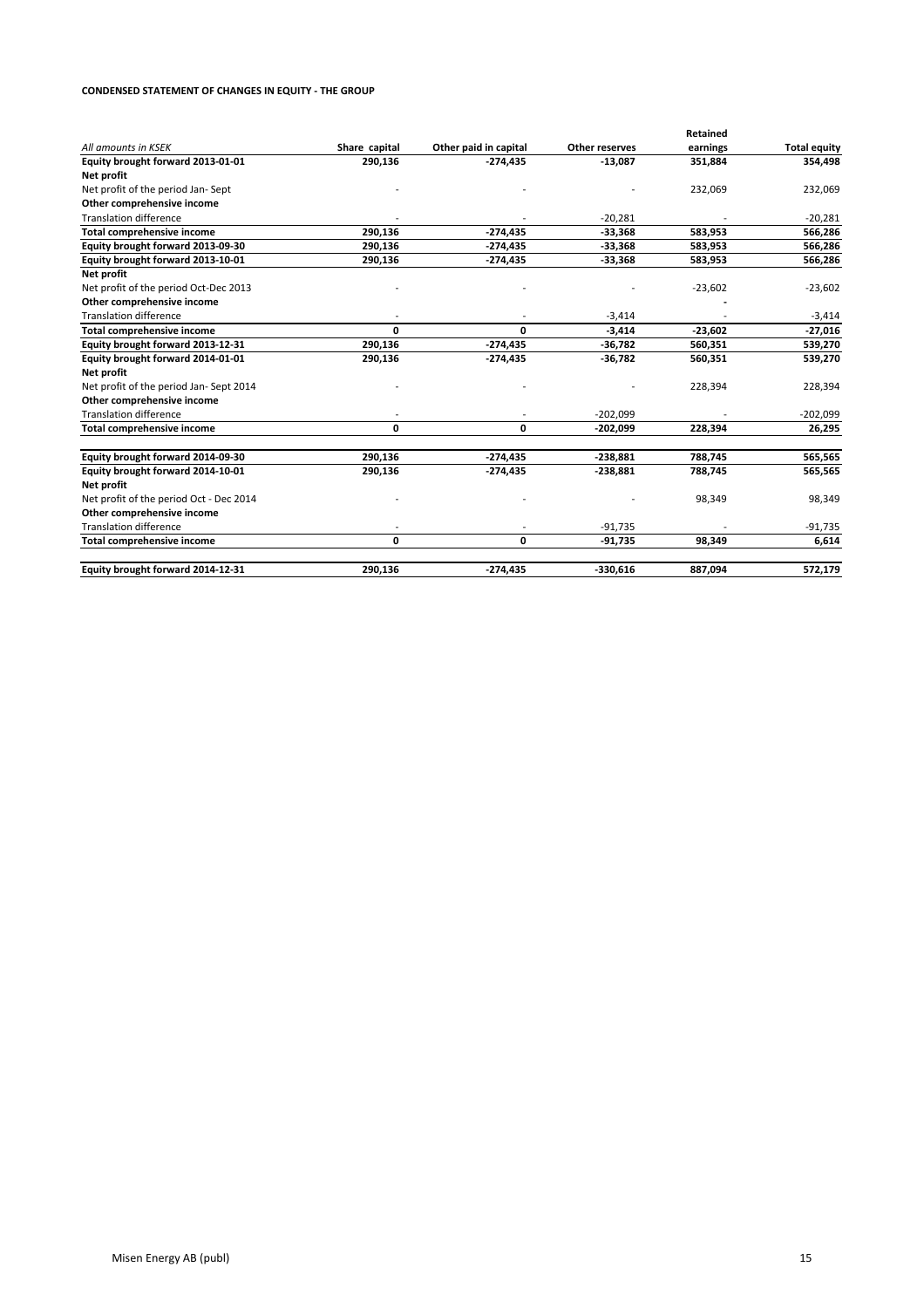## **CONDENSED STATEMENT OF CASH FLOWS - THE GROUP**

|                                                | 1 Jan - 31 Dec | 1 Jan - 31 Dec |
|------------------------------------------------|----------------|----------------|
|                                                | 2014           | 2013           |
| All amounts in KSEK                            |                |                |
| Operating activities                           |                |                |
| Operating income                               | 550,418        | 277,122        |
| Adjustment for non-cash items                  | 51,641         | 19,057         |
| Interest received                              | 2,654          | 341            |
| Interest paid                                  | $-21,857$      | $-678$         |
| Income tax                                     | $-24,585$      | $-78,433$      |
| Cash flow from operating activities            |                |                |
| before working capital changes                 | 558,271        | 217,409        |
| Decrease(+)/increase in stocks                 | 61,805         | $-137,671$     |
| Decrease(+)/increase in receivables            | $-156,267$     | -884           |
| Decrease(-)/increase in short-term debts       | $-71,503$      | 155,279        |
| Cash-flow from operating activities            | 392,306        | 234,133        |
| Investing activities                           |                |                |
| Acquisition of tangible and intangible assets* | $-209,031$     | $-370,668$     |
| Sale of tangible and intangible assets         | 2,677          | 48,812         |
| Cash flow from investing activities            | $-210,394$     | $-321,856$     |
| Financing activities                           |                |                |
| Change in long-term debt (increase+)           | $-88,045$      | 75,965         |
| Cash flow from financing activities            | $-88,045$      | 75,965         |
|                                                |                |                |
| Cash flow for the period                       | 93,867         | $-11,758$      |
| Cash at the beginning of the period            | 949            | 13,325         |
| Exchange rate difference in cash               | $-13,839$      | $-618$         |
| Cash at the end of the period                  | 80,977         | 949            |

\*During 2014 no net investments through financial leasing agreements have been made, the amount for the full year 2013 was KSEK 61,061.Investments through financial leasing are considered as not affecting the cash flow.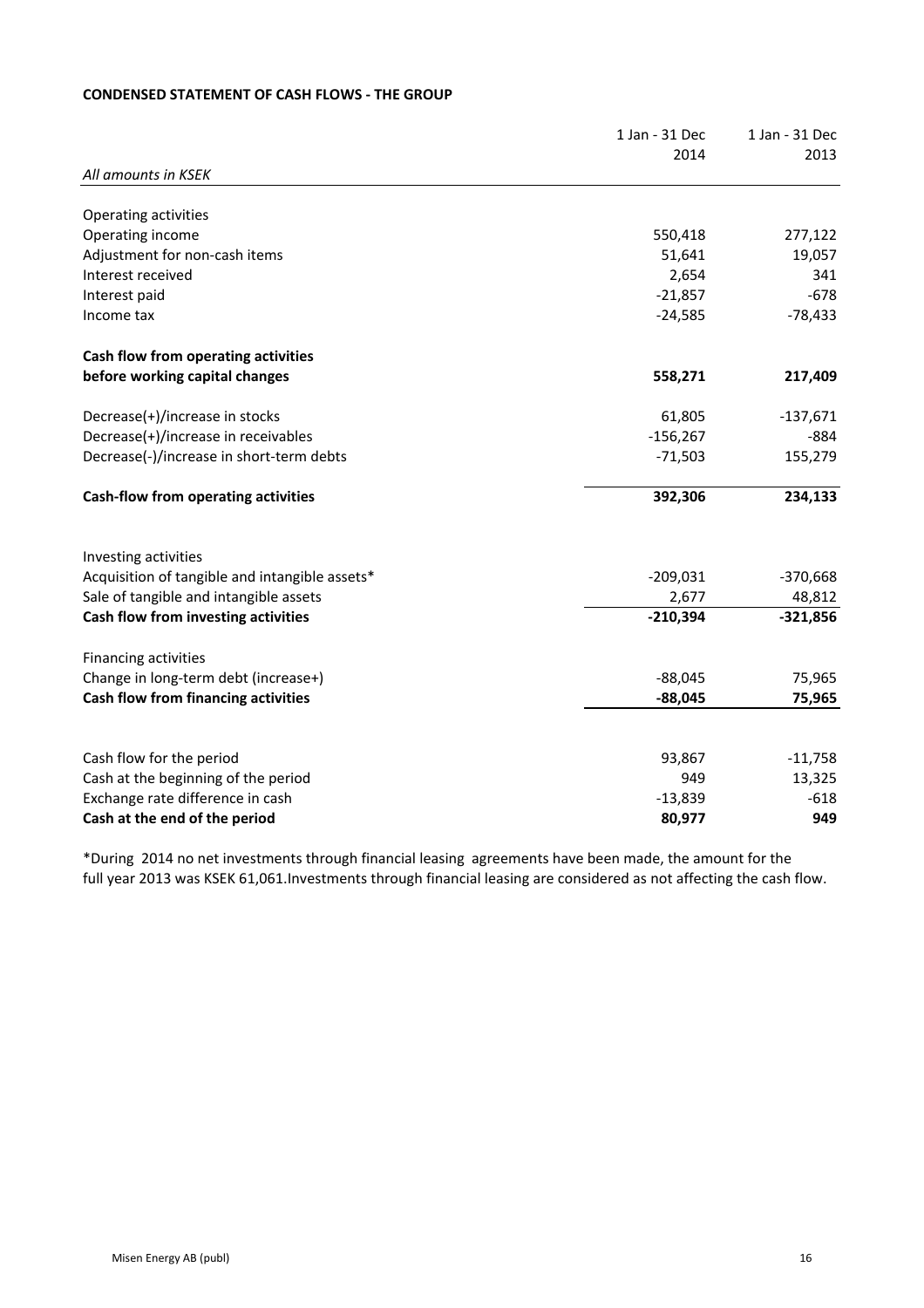#### **CONDENSED INCOME STATEMENT - PARENT COMPANY**

(Misen Energy AB (publ))

|                                                            | 1 Oct - 31 Dec           | 1 Oct - 31 Dec | 1 Jan - 31 Dec | 1 Jan - 31 Dec |
|------------------------------------------------------------|--------------------------|----------------|----------------|----------------|
|                                                            | 2014                     | 2013           | 2014           | 2013           |
| All amounts in KSEK                                        | 3 months                 | 3 months       | 12 months      | 12 months      |
|                                                            |                          |                |                |                |
| <b>Operating revenue</b>                                   |                          |                |                |                |
| Net sales                                                  | 120                      |                | 120            | 2,730          |
|                                                            | 120                      | 0              | 120            | 2,730          |
| <b>Operating expenses</b>                                  |                          |                |                |                |
| Other external expenses                                    | $-4,248$                 | $-7,961$       | $-14,949$      | $-21,746$      |
| Personnel expenses                                         | $-1,296$                 | $-1,328$       | $-4,996$       | $-2,889$       |
|                                                            | $-5,544$                 | $-9,289$       | $-19,945$      | $-24,635$      |
| <b>Operating income</b>                                    | $-5,424$                 | $-9,289$       | $-19,825$      | $-21,905$      |
| Interest income                                            | 0                        | 335            | 0              | 337            |
| Interest expense                                           | $-3,027$                 | $-1,338$       | $-6,565$       | $-2,998$       |
|                                                            | $-3,027$                 | $-1,003$       | $-6,565$       | $-2,661$       |
| Profit/loss after financial items                          | $-8,451$                 | $-10,292$      | $-26,390$      | $-24,566$      |
| Taxes for the period                                       | $\overline{\phantom{a}}$ |                |                |                |
| Net profit/loss                                            | $-8,451$                 | $-10,292$      | $-26,390$      | $-24,566$      |
| Statement of comprehensive income - Parent company         |                          |                |                |                |
| Net loss for the period                                    | $-8,451$                 | $-10,292$      | $-26,390$      | $-24,566$      |
| Other comprehensive income                                 |                          |                |                |                |
| Other comprehensive income for the period, net after taxes |                          |                |                |                |
| Total comprehensive income for the period                  | $-8,451$                 | $-10,292$      | $-26,390$      | $-24,566$      |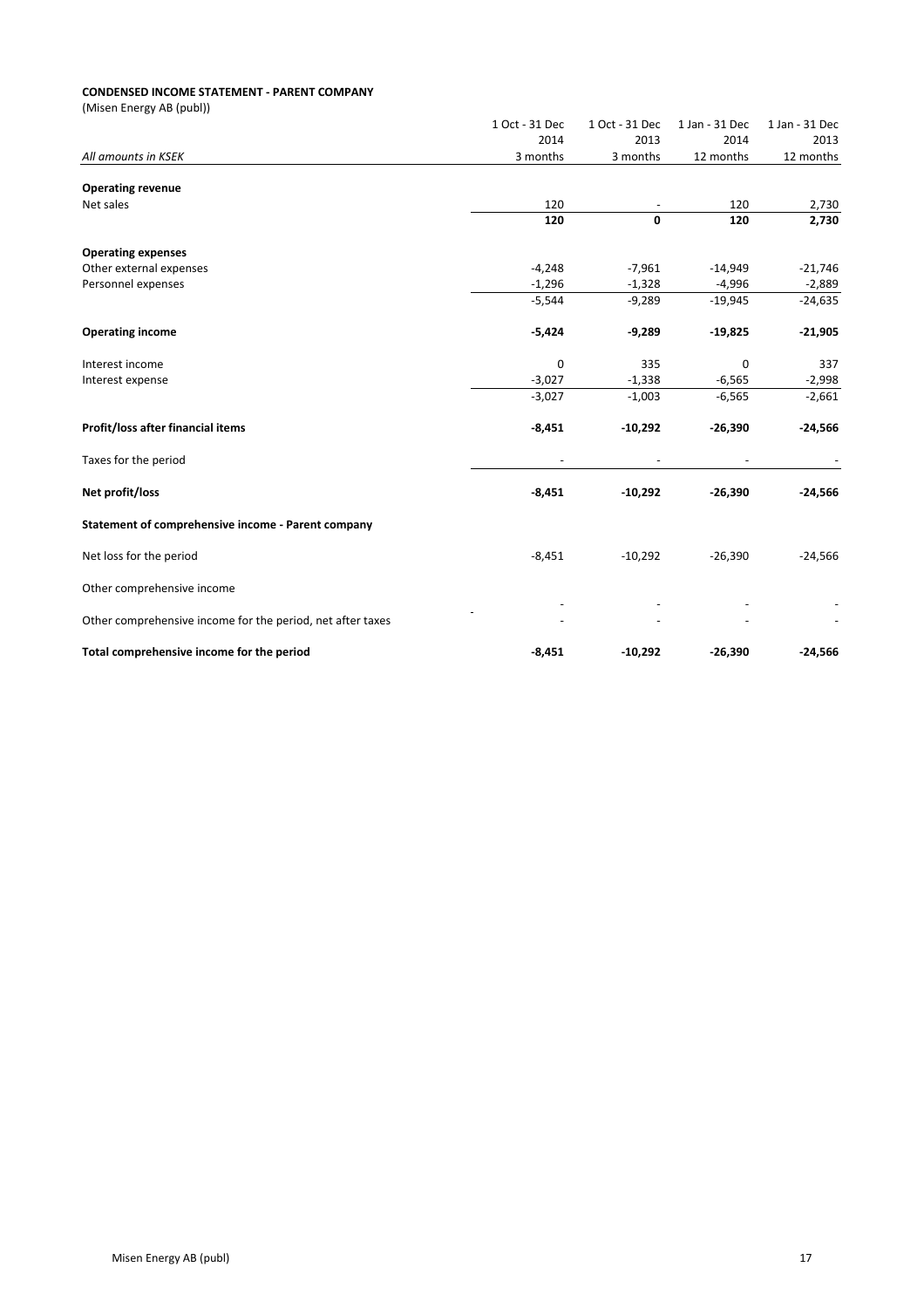#### **CONDENSED BALANCE SHEET - PARENT COMPANY**

(Misen Energy AB (publ))

| All amounts in KSEK                      | 31 Dec 2014          | 31 Dec 2013          |
|------------------------------------------|----------------------|----------------------|
| <b>ASSETS</b>                            |                      |                      |
| <b>Non-current assets</b>                |                      |                      |
| <b>Financial fixed assets</b>            |                      |                      |
| Shares in subsidiaries                   | 1,018,323            | 1,001,799            |
| <b>Total financial fixed assets</b>      | 1,018,323            | 1,001,799            |
| <b>Total fixed assets</b>                | 1,018,323            | 1,001,799            |
| <b>Total non-current assets</b>          | 1,018,323            | 1,001,799            |
| <b>Current receivables</b>               |                      |                      |
| Other receivables                        | 190                  | 803                  |
| Short-term receiveables subsidiaries     | 3,280                | 4,745                |
| Prepaid expenses and accrued income      | 331                  | 227                  |
|                                          | 3,801                | 5,775                |
| <b>Cash and bank balances</b>            | 359                  | 479                  |
| <b>Total current assets</b>              | 4,160                | 6,254                |
| <b>TOTAL ASSETS</b>                      | 1,022,483            | 1,008,053            |
|                                          |                      |                      |
| (Misen Energy AB (publ))                 |                      |                      |
| All amounts in KSEK                      | 31 Dec 2014          | 31 Dec 2013          |
| <b>Equity</b>                            |                      |                      |
| <b>Restricted equity</b>                 |                      |                      |
| Share capital                            | 290,136              | 290,136              |
| Statutory reserves                       | 345                  | 345                  |
|                                          | 290,481              | 290,481              |
| Non-restricted equity                    |                      |                      |
| Profit/Loss brought forward              | 672,900              | 697,467              |
| Profit/loss for the year                 | $-26,390$<br>646,510 | $-24,566$<br>672,901 |
|                                          |                      |                      |
| <b>Total equity</b>                      | 936,991              | 963,382              |
| <b>Non-current liabilities</b>           |                      |                      |
| Long-term loan                           | 72,587               | 37,502               |
| Other long-term debts to group companies | 92                   | 93                   |
| <b>Total non-current liabilities</b>     | 72,679               | 37,595               |
| <b>Total non-current liabilities</b>     |                      |                      |
| Accounts payable                         | 1,671                | 3,568                |
| Other short-term liabilities             | 257                  | 333                  |
| Other short-term liabilities group       | 7,238                |                      |
| Accrued expenses and deferred income     | 3,647                | 3,175                |
| <b>Total current liabilities</b>         | 12,813               | 7,076                |
| TOTAL EQUITY AND LIABILITIES             | 1,022,483            | 1,008,053            |
| <b>Pledged assets</b>                    | 254,709              | 153                  |
| <b>Contingent liabilities</b>            | 259,137              | 39                   |

Misen Energy AB (publ) 18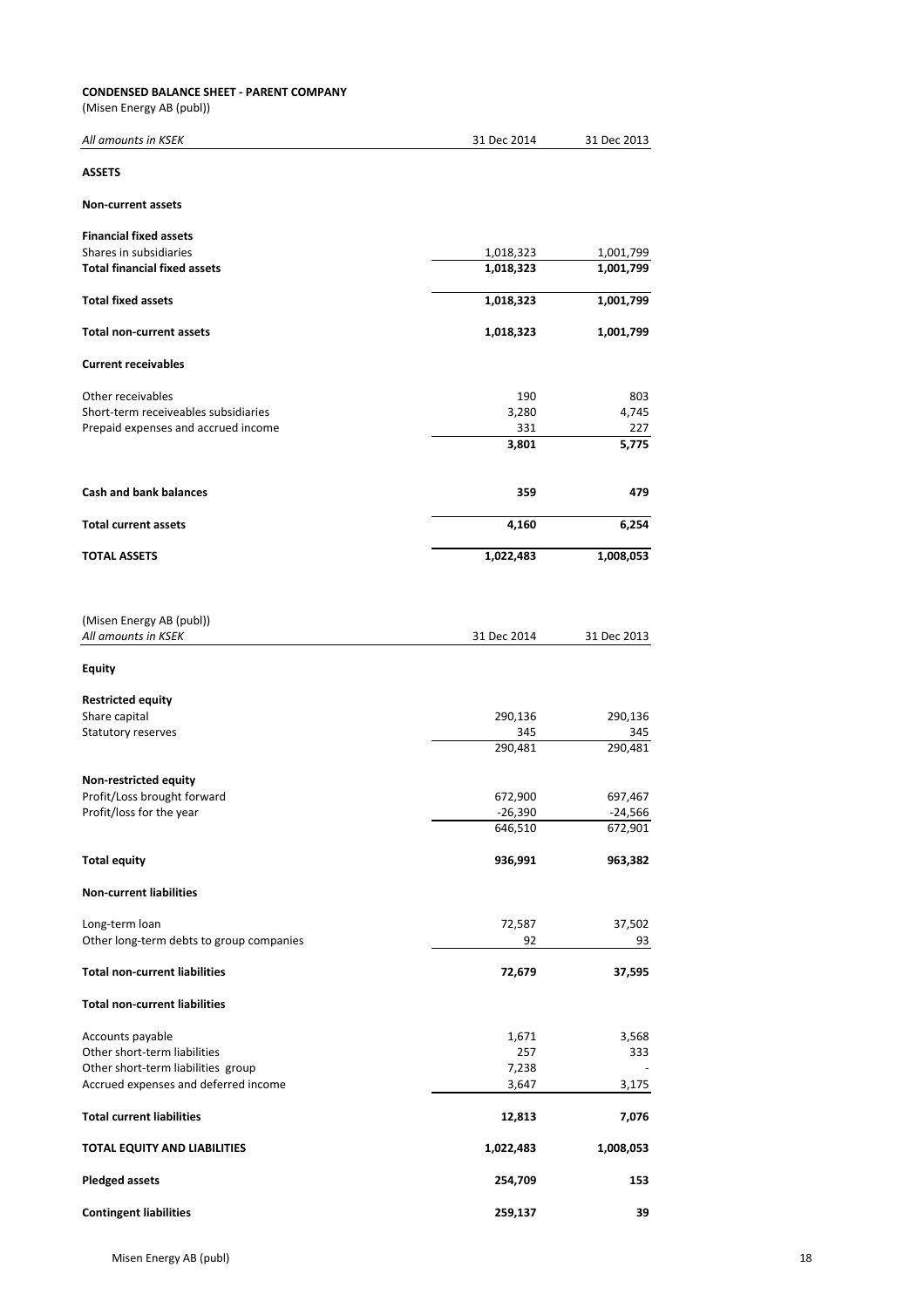## **CONDENSED STATEMENT OF CHANGES IN EQUITY - PARENT COMPANY**

|                                          |              |                  | <b>Share</b> |           |                     |
|------------------------------------------|--------------|------------------|--------------|-----------|---------------------|
|                                          | <b>Share</b> | <b>Statutory</b> | Premium      | Retained  |                     |
| All amounts in KSEK                      | capital      | reserves         | reserve      | earnings  | <b>Total equity</b> |
| Equity brought forward 2013-01-01        | 290,136      | 345              | 714,285      | $-16,819$ | 987,947             |
| Net profit                               |              |                  |              |           |                     |
| Net profit of the period Jan-Sept 2014   |              |                  |              | $-14,274$ | $-14,274$           |
| Other comprehensive income               |              |                  |              |           |                     |
| <b>Translation difference</b>            |              |                  |              |           |                     |
| <b>Total comprehensive income</b>        | $\Omega$     | $\mathbf{0}$     | $\Omega$     | $-14,274$ | $-14,274$           |
| Equity brought forward 2013-09-30        | 290,136      | 345              | 714,285      | $-31,093$ | 973,673             |
| Equity brought forward 2013-10-01        | 290,136      | 345              | 714,285      | $-31,093$ | 973,673             |
| Net profit                               |              |                  |              |           |                     |
| Net profit for the period Oct - Dec 2013 |              |                  |              | $-10,291$ | $-10,291$           |
| Other comprehensive income               |              |                  |              |           |                     |
| <b>Translation difference</b>            |              |                  |              |           |                     |
| <b>Total comprehensive income</b>        | 0            | $\mathbf{0}$     | $\mathbf 0$  | $-10,291$ | $-10,291$           |
| Equity brought forward 2013-12-31        | 290,136      | 345              | 714,285      | $-41,384$ | 963,382             |
| Equity brought forward 2014-01-01        | 290,136      | 345              | 714,285      | $-41,383$ | 963,383             |
| Net profit                               |              |                  |              |           |                     |
| Net profit of the period Jan-Sept 2014   |              |                  |              | $-17,941$ | $-17,941$           |
| Other comprehensive income               |              |                  |              |           |                     |
| <b>Translation difference</b>            |              |                  |              |           |                     |
| <b>Total comprehensive income</b>        | $\Omega$     | $\mathbf{0}$     | $\mathbf{0}$ | $-17,941$ | $-17,941$           |
| Equity brought forward 2014-09-30        | 290,136      | 345              | 714,285      | -59,324   | 945,442             |
| Equity brought forward 2014-10-01        | 290,136      | 345              | 714,285      | -59,324   | 945,442             |
| Net profit                               |              |                  |              |           |                     |
| Net profit of the period Oct-Dec 2014    |              |                  |              | $-8,451$  | $-8,451$            |
| Other comprehensive income               |              |                  |              |           |                     |
| <b>Translation difference</b>            |              |                  |              |           |                     |
| <b>Total comprehensive income</b>        | $\Omega$     | $\mathbf{0}$     | $\pmb{0}$    | $-8,451$  | $-8,451$            |
| Equity brought forward 2014-12-31        | 290,136      | 345              | 714,285      | $-67,775$ | 936,991             |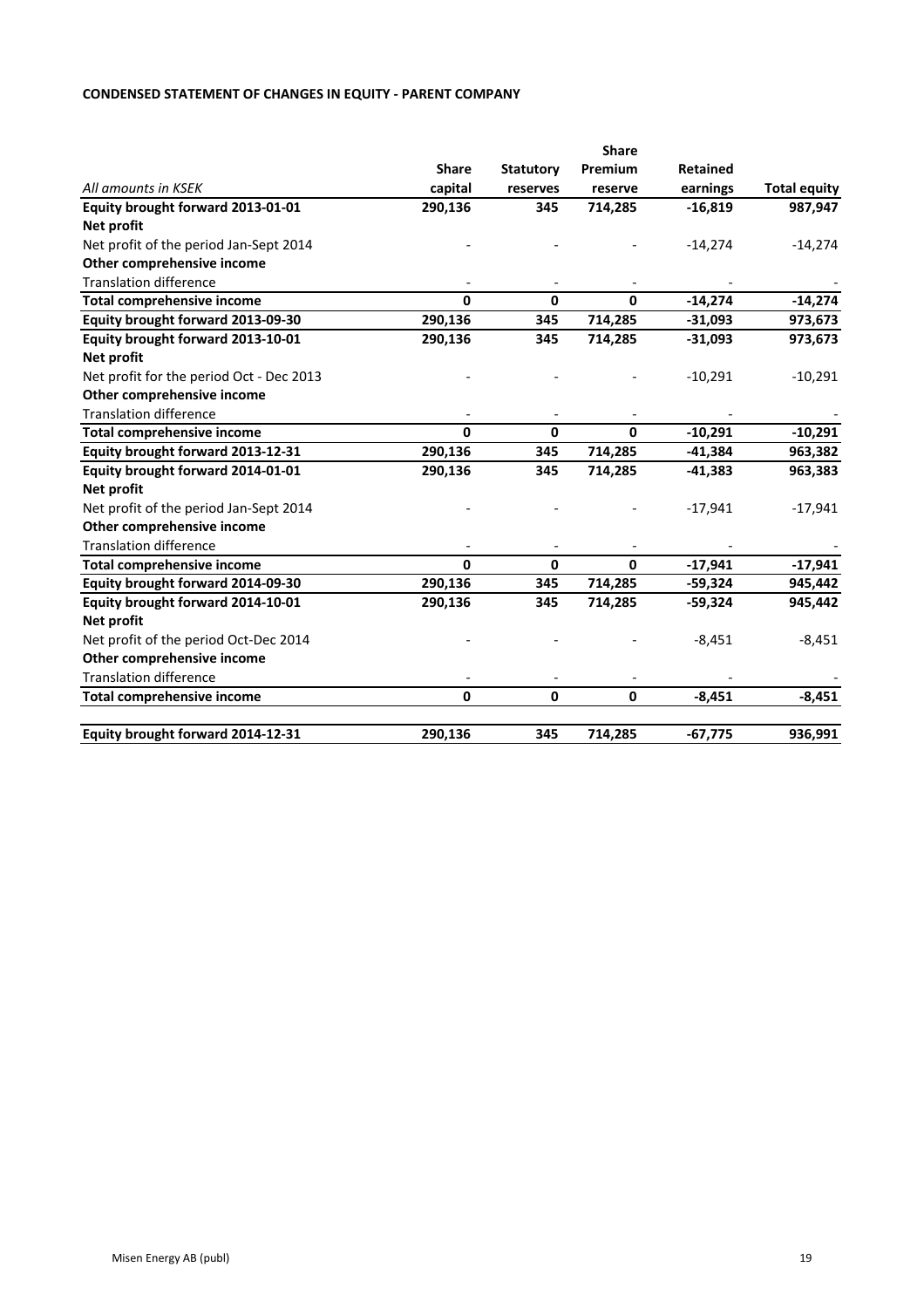## **CONDENSED STATEMENT OF CASH FLOWS - PARENT COMPANY**

(Misen Energy AB (publ))

|                                             | 1 Jan - 31 Dec | 1 Jan - 31 Dec |
|---------------------------------------------|----------------|----------------|
|                                             | 2014           | 2013           |
| All amounts in KSEK                         | 12 months      | 12 months      |
|                                             |                |                |
| <b>Operating activities</b>                 |                |                |
| Operating income                            | $-19,825$      | $-21,905$      |
| Adjustment for non-cash items               |                |                |
| Interest received                           |                | $\overline{2}$ |
| Interest paid                               |                |                |
| Cash flow from operating activities         |                |                |
| before working capital changes              | $-19,825$      | $-21,903$      |
| Cash flow from working capital changes      |                |                |
| Decrease(+)/increase in receivables         | 1,974          | $-4,661$       |
| Decrease(-)/increase in accounts payable    | $-1,897$       | 2,488          |
| Decrease(-)/increase(+) in short term debts | 1,068          | $-300$         |
| Cash flow from operating activities         | $-18,680$      | $-24,376$      |
| Investment activities                       |                |                |
| Payment of shareholders contribution        | $-16,524$      |                |
| Cash flow from investing activities         | $-16,524$      | $\mathbf{0}$   |
| <b>Financing activities</b>                 |                |                |
| Increase in long-term debt                  | 35,084         | 16,343         |
| Cash flow from financing activities         | 35,084         | 16,343         |
| Cash flow for the period                    | $-120$         | $-8,033$       |
| Cash at the beginning of the period         | 479            | 8,512          |
| Cash at the end of the period               | 359            | 479            |